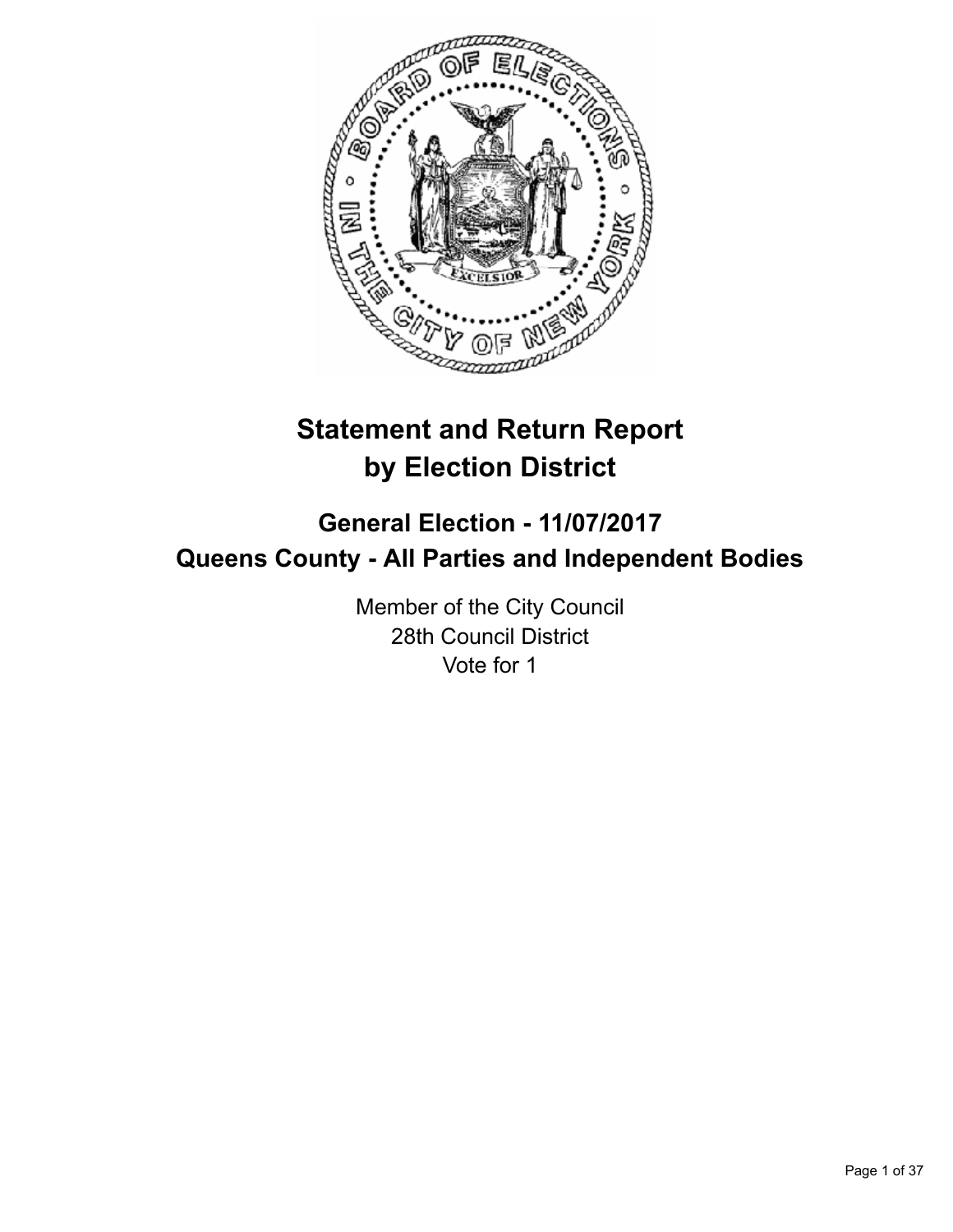

| <b>PUBLIC COUNTER</b>                                    | 104 |
|----------------------------------------------------------|-----|
| <b>MANUALLY COUNTED EMERGENCY</b>                        | 0   |
| ABSENTEE / MILITARY                                      | 0   |
| <b>AFFIDAVIT</b>                                         | 0   |
| <b>Total Ballots</b>                                     | 104 |
| Less - Inapplicable Federal/Special Presidential Ballots | 0   |
| <b>Total Applicable Ballots</b>                          | 104 |
| ADRIENNE E. ADAMS (DEMOCRATIC)                           | 80  |
| IVAN D. MOSSOP JR. (REPUBLICAN)                          | 9   |
| HETTIE V. POWELL (WORKING FAMILIES)                      | 4   |
| <b>Total Votes</b>                                       | 93  |
|                                                          |     |

#### **064/24**

| PUBLIC COUNTER                                           | 75       |
|----------------------------------------------------------|----------|
| <b>MANUALLY COUNTED EMERGENCY</b>                        | 0        |
| ABSENTEE / MILITARY                                      |          |
| <b>AFFIDAVIT</b>                                         | 0        |
| <b>Total Ballots</b>                                     | 76       |
| Less - Inapplicable Federal/Special Presidential Ballots | $\Omega$ |
| <b>Total Applicable Ballots</b>                          | 76       |
| ADRIENNE E. ADAMS (DEMOCRATIC)                           | 63       |
| IVAN D. MOSSOP JR. (REPUBLICAN)                          | 6        |
| HETTIE V. POWELL (WORKING FAMILIES)                      | 2        |
| <b>Total Votes</b>                                       | 71       |
| Unrecorded                                               | 5        |

| <b>PUBLIC COUNTER</b>                                    | 112 |
|----------------------------------------------------------|-----|
| <b>MANUALLY COUNTED EMERGENCY</b>                        | 0   |
| ABSENTEE / MILITARY                                      | 3   |
| AFFIDAVIT                                                | 0   |
| <b>Total Ballots</b>                                     | 115 |
| Less - Inapplicable Federal/Special Presidential Ballots | 0   |
| <b>Total Applicable Ballots</b>                          | 115 |
| ADRIENNE E. ADAMS (DEMOCRATIC)                           | 76  |
| IVAN D. MOSSOP JR. (REPUBLICAN)                          | 15  |
| HETTIE V. POWELL (WORKING FAMILIES)                      | 12  |
| <b>Total Votes</b>                                       | 103 |
| Unrecorded                                               | 12  |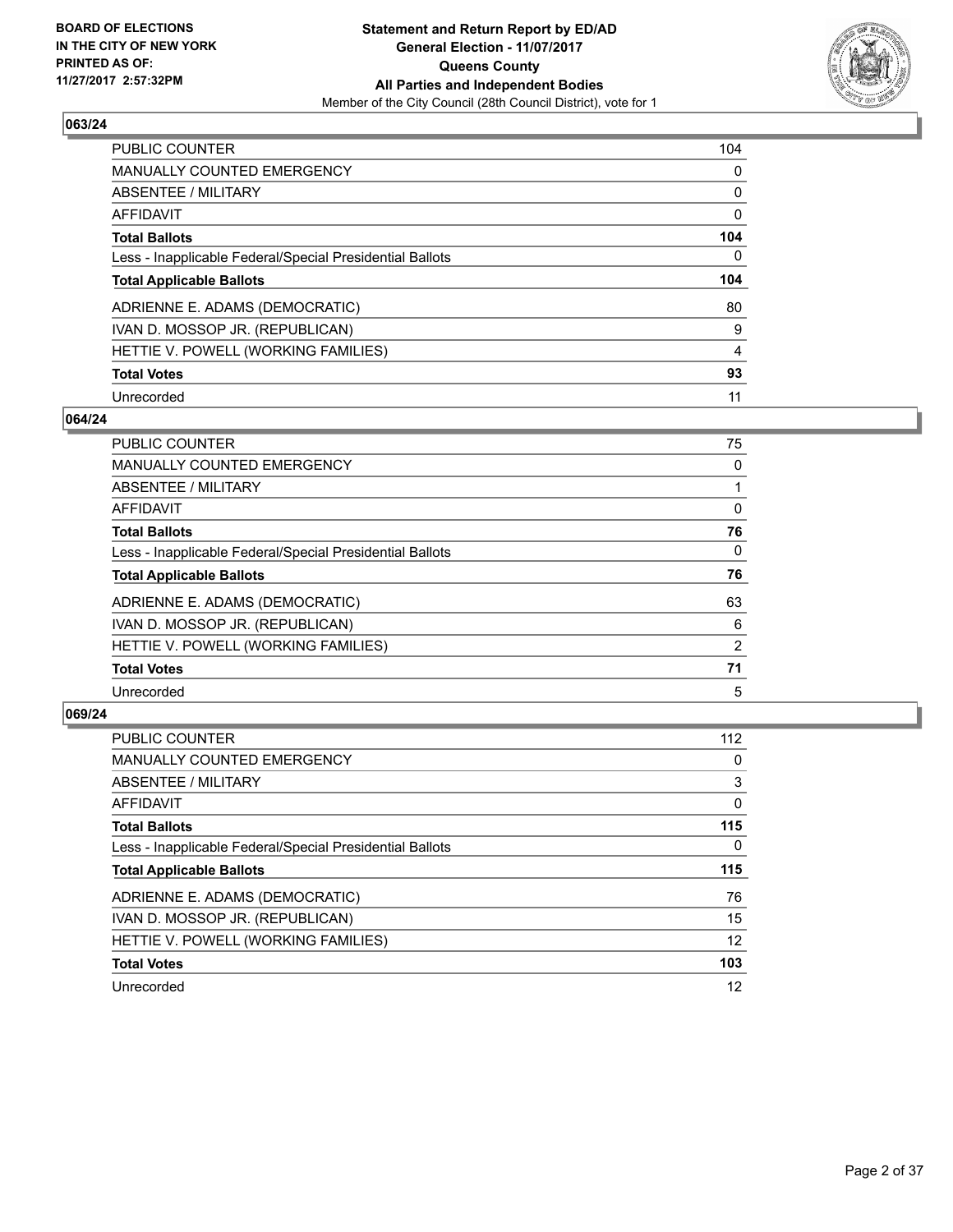

| <b>PUBLIC COUNTER</b>                                    | 112 |
|----------------------------------------------------------|-----|
| <b>MANUALLY COUNTED EMERGENCY</b>                        | 0   |
| ABSENTEE / MILITARY                                      | 3   |
| AFFIDAVIT                                                |     |
| <b>Total Ballots</b>                                     | 116 |
| Less - Inapplicable Federal/Special Presidential Ballots | 0   |
| <b>Total Applicable Ballots</b>                          | 116 |
| ADRIENNE E. ADAMS (DEMOCRATIC)                           | 74  |
| IVAN D. MOSSOP JR. (REPUBLICAN)                          | 25  |
| HETTIE V. POWELL (WORKING FAMILIES)                      | 9   |
|                                                          |     |
| <b>Total Votes</b>                                       | 108 |

#### **071/24**

| <b>PUBLIC COUNTER</b>                                    | 106      |
|----------------------------------------------------------|----------|
| <b>MANUALLY COUNTED EMERGENCY</b>                        | 0        |
| ABSENTEE / MILITARY                                      | 3        |
| <b>AFFIDAVIT</b>                                         |          |
| <b>Total Ballots</b>                                     | 110      |
| Less - Inapplicable Federal/Special Presidential Ballots | $\Omega$ |
| <b>Total Applicable Ballots</b>                          | 110      |
| ADRIENNE E. ADAMS (DEMOCRATIC)                           | 66       |
| IVAN D. MOSSOP JR. (REPUBLICAN)                          | 16       |
| HETTIE V. POWELL (WORKING FAMILIES)                      | 13       |
| <b>Total Votes</b>                                       | 95       |
| Unrecorded                                               | 15       |

| <b>PUBLIC COUNTER</b>                                    | 136 |
|----------------------------------------------------------|-----|
| <b>MANUALLY COUNTED EMERGENCY</b>                        | 0   |
| ABSENTEE / MILITARY                                      |     |
| AFFIDAVIT                                                | 3   |
| <b>Total Ballots</b>                                     | 140 |
| Less - Inapplicable Federal/Special Presidential Ballots | 0   |
| <b>Total Applicable Ballots</b>                          | 140 |
|                                                          |     |
| ADRIENNE E. ADAMS (DEMOCRATIC)                           | 95  |
| IVAN D. MOSSOP JR. (REPUBLICAN)                          | 20  |
| HETTIE V. POWELL (WORKING FAMILIES)                      | 9   |
| <b>Total Votes</b>                                       | 124 |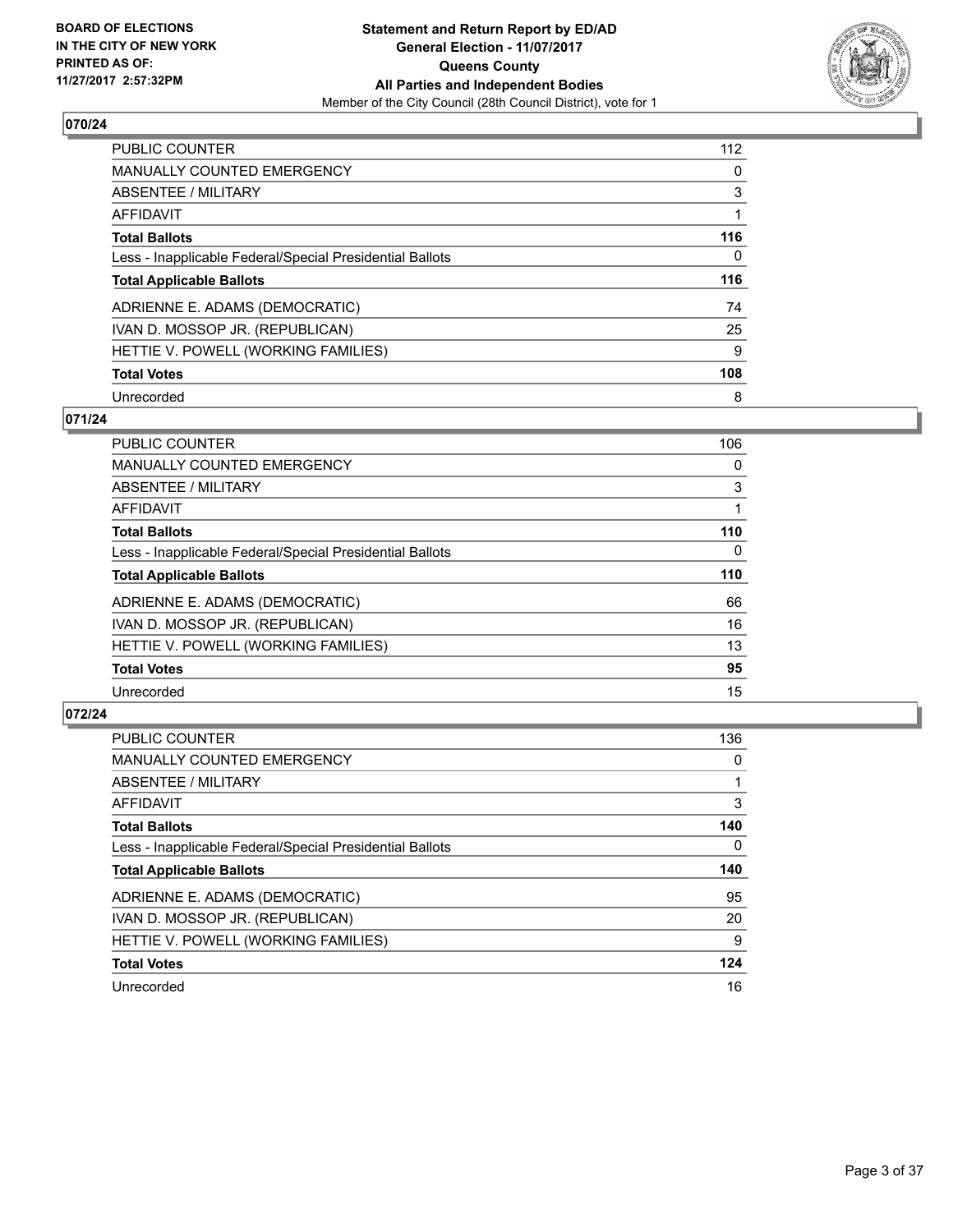

| <b>PUBLIC COUNTER</b>                                    | 124            |
|----------------------------------------------------------|----------------|
| <b>MANUALLY COUNTED EMERGENCY</b>                        | 0              |
| ABSENTEE / MILITARY                                      | 3              |
| AFFIDAVIT                                                | $\overline{2}$ |
| <b>Total Ballots</b>                                     | 129            |
| Less - Inapplicable Federal/Special Presidential Ballots | 0              |
| <b>Total Applicable Ballots</b>                          | 129            |
| ADRIENNE E. ADAMS (DEMOCRATIC)                           | 98             |
| IVAN D. MOSSOP JR. (REPUBLICAN)                          | 6              |
| HETTIE V. POWELL (WORKING FAMILIES)                      | 11             |
| <b>Total Votes</b>                                       | 115            |
| Unrecorded                                               | 14             |

#### **074/24**

| <b>PUBLIC COUNTER</b>                                    | 128 |
|----------------------------------------------------------|-----|
| MANUALLY COUNTED EMERGENCY                               | 0   |
| ABSENTEE / MILITARY                                      |     |
| <b>AFFIDAVIT</b>                                         |     |
| <b>Total Ballots</b>                                     | 130 |
| Less - Inapplicable Federal/Special Presidential Ballots | 0   |
| <b>Total Applicable Ballots</b>                          | 130 |
| ADRIENNE E. ADAMS (DEMOCRATIC)                           | 91  |
| IVAN D. MOSSOP JR. (REPUBLICAN)                          | 11  |
| HETTIE V. POWELL (WORKING FAMILIES)                      | 11  |
| <b>Total Votes</b>                                       | 113 |
| Unrecorded                                               | 17  |

| <b>PUBLIC COUNTER</b>                                    | 96 |
|----------------------------------------------------------|----|
| <b>MANUALLY COUNTED EMERGENCY</b>                        | 0  |
| ABSENTEE / MILITARY                                      |    |
| AFFIDAVIT                                                |    |
| <b>Total Ballots</b>                                     | 98 |
| Less - Inapplicable Federal/Special Presidential Ballots | 0  |
| <b>Total Applicable Ballots</b>                          | 98 |
| ADRIENNE E. ADAMS (DEMOCRATIC)                           | 74 |
| IVAN D. MOSSOP JR. (REPUBLICAN)                          | 13 |
| HETTIE V. POWELL (WORKING FAMILIES)                      | 6  |
| RICHARD DAVID (WRITE-IN)                                 |    |
| <b>Total Votes</b>                                       | 94 |
| Unrecorded                                               | 4  |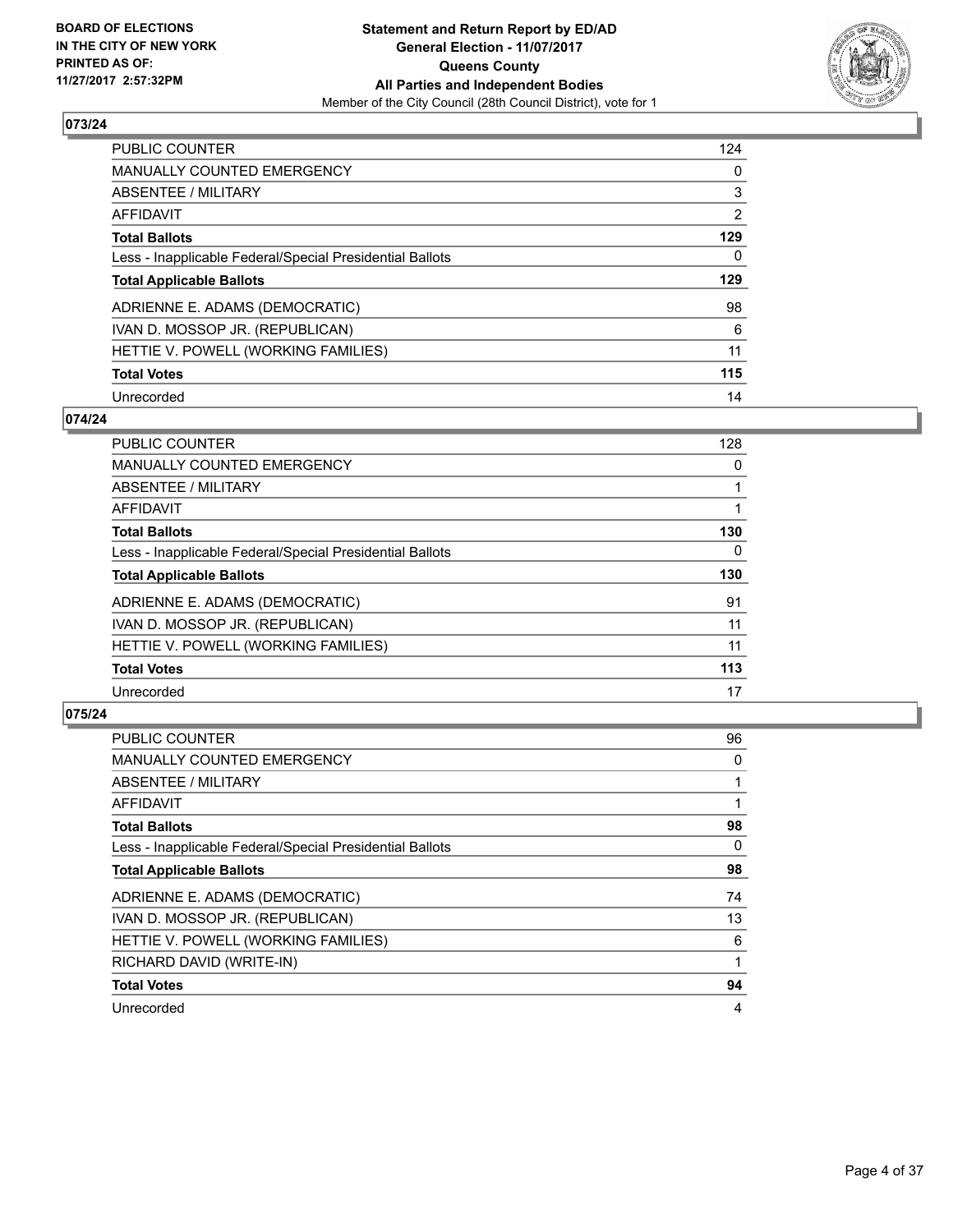

| <b>PUBLIC COUNTER</b>                                    | 143 |
|----------------------------------------------------------|-----|
| <b>MANUALLY COUNTED EMERGENCY</b>                        | 0   |
| ABSENTEE / MILITARY                                      |     |
| AFFIDAVIT                                                |     |
| <b>Total Ballots</b>                                     | 145 |
| Less - Inapplicable Federal/Special Presidential Ballots | 0   |
| <b>Total Applicable Ballots</b>                          | 145 |
| ADRIENNE E. ADAMS (DEMOCRATIC)                           | 101 |
| IVAN D. MOSSOP JR. (REPUBLICAN)                          | 16  |
| HETTIE V. POWELL (WORKING FAMILIES)                      | 14  |
| <b>Total Votes</b>                                       | 131 |
| Unrecorded                                               | 14  |

#### **077/24**

| PUBLIC COUNTER                                           | 135 |
|----------------------------------------------------------|-----|
| <b>MANUALLY COUNTED EMERGENCY</b>                        | 0   |
| ABSENTEE / MILITARY                                      | 5   |
| AFFIDAVIT                                                | 2   |
| <b>Total Ballots</b>                                     | 142 |
| Less - Inapplicable Federal/Special Presidential Ballots | 0   |
| <b>Total Applicable Ballots</b>                          | 142 |
| ADRIENNE E. ADAMS (DEMOCRATIC)                           | 100 |
| IVAN D. MOSSOP JR. (REPUBLICAN)                          | 20  |
| HETTIE V. POWELL (WORKING FAMILIES)                      | 7   |
| RICHARD DAVID (WRITE-IN)                                 | 1   |
| VISHNU R MAHADEO (WRITE-IN)                              | 1   |
| <b>Total Votes</b>                                       | 129 |
| Unrecorded                                               | 13  |

| <b>PUBLIC COUNTER</b>                                    | 145 |
|----------------------------------------------------------|-----|
| <b>MANUALLY COUNTED EMERGENCY</b>                        | 0   |
| ABSENTEE / MILITARY                                      | 2   |
| AFFIDAVIT                                                | 2   |
| <b>Total Ballots</b>                                     | 149 |
| Less - Inapplicable Federal/Special Presidential Ballots | 0   |
| <b>Total Applicable Ballots</b>                          | 149 |
| ADRIENNE E. ADAMS (DEMOCRATIC)                           | 95  |
|                                                          |     |
| IVAN D. MOSSOP JR. (REPUBLICAN)                          | 20  |
| HETTIE V. POWELL (WORKING FAMILIES)                      | 12  |
| <b>Total Votes</b>                                       | 127 |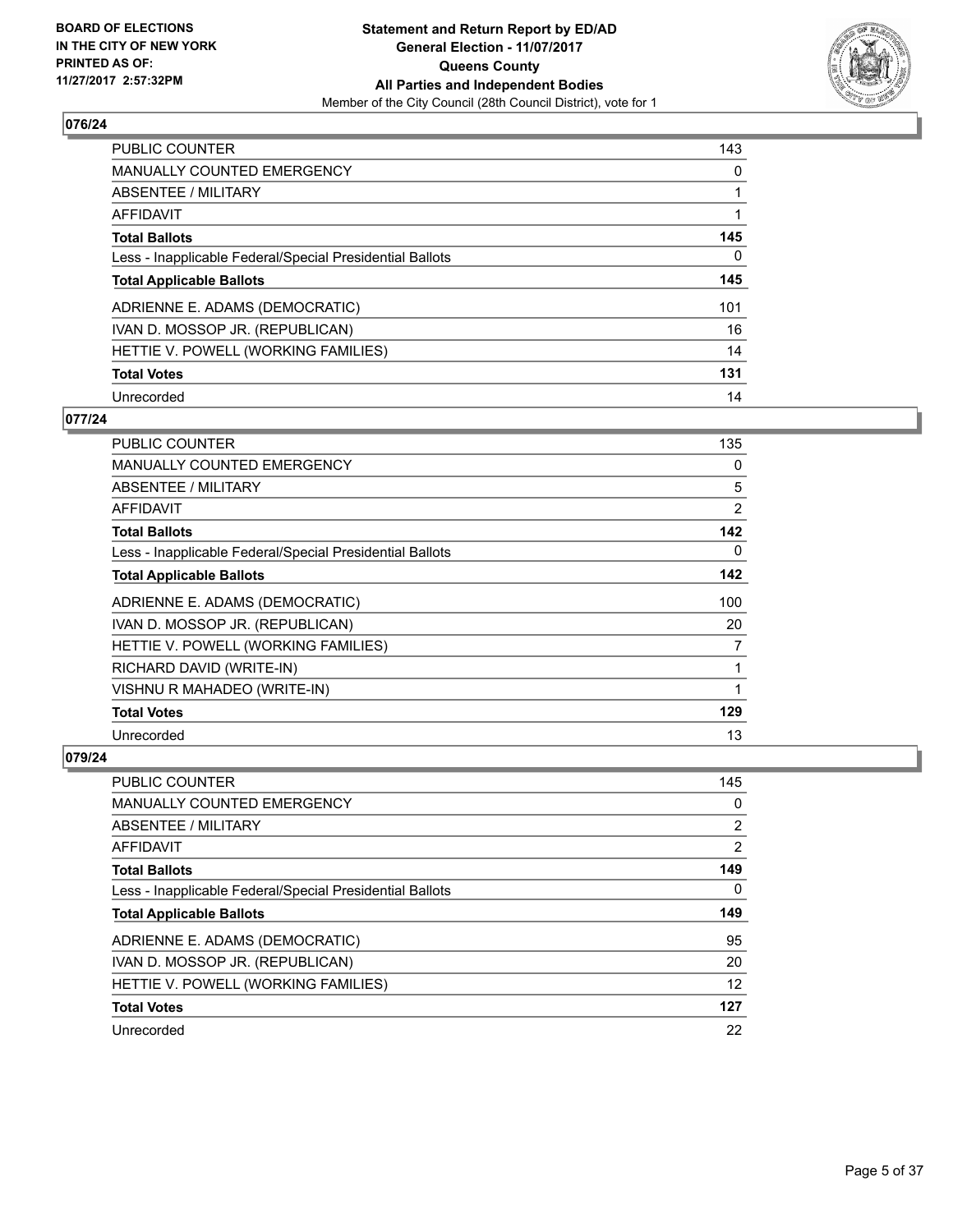

| <b>PUBLIC COUNTER</b>                                    | 103       |
|----------------------------------------------------------|-----------|
| <b>MANUALLY COUNTED EMERGENCY</b>                        | 0         |
| ABSENTEE / MILITARY                                      | 0         |
| <b>AFFIDAVIT</b>                                         |           |
| <b>Total Ballots</b>                                     | 104       |
| Less - Inapplicable Federal/Special Presidential Ballots | 0         |
|                                                          |           |
| <b>Total Applicable Ballots</b>                          |           |
| ADRIENNE E. ADAMS (DEMOCRATIC)                           | 104<br>65 |
| IVAN D. MOSSOP JR. (REPUBLICAN)                          | 16        |
| HETTIE V. POWELL (WORKING FAMILIES)                      | 14        |
| <b>Total Votes</b>                                       | 95        |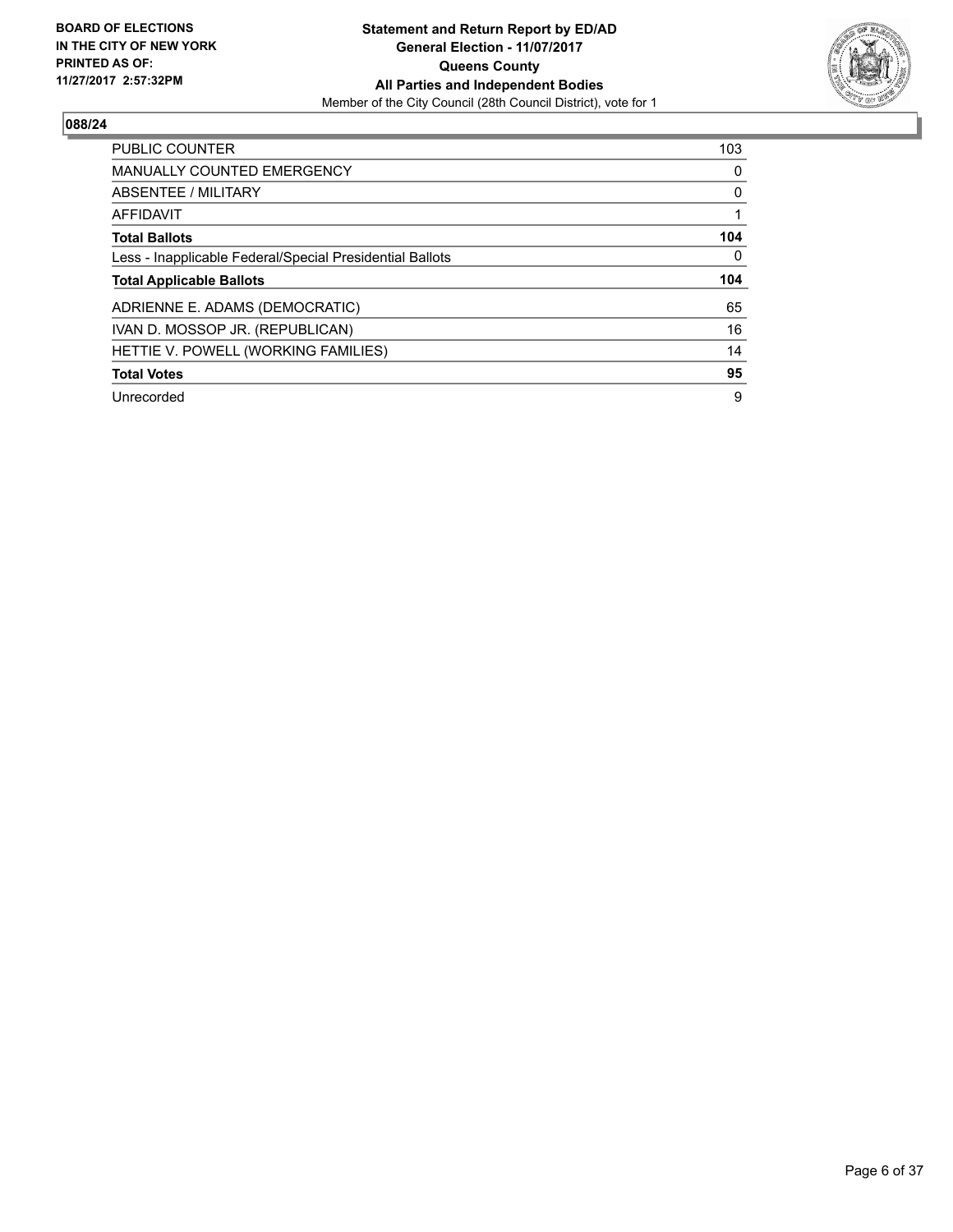

| <b>PUBLIC COUNTER</b>                                    | 125 |
|----------------------------------------------------------|-----|
| <b>MANUALLY COUNTED EMERGENCY</b>                        | 0   |
| ABSENTEE / MILITARY                                      | 3   |
| AFFIDAVIT                                                | 2   |
| <b>Total Ballots</b>                                     | 130 |
| Less - Inapplicable Federal/Special Presidential Ballots | 0   |
| <b>Total Applicable Ballots</b>                          | 130 |
| ADRIENNE E. ADAMS (DEMOCRATIC)                           | 89  |
| IVAN D. MOSSOP JR. (REPUBLICAN)                          | 17  |
| HETTIE V. POWELL (WORKING FAMILIES)                      | 5   |
| <b>Total Votes</b>                                       | 111 |
| Unrecorded                                               | 19  |

#### **003/31**

| PUBLIC COUNTER                                           | 158      |
|----------------------------------------------------------|----------|
| <b>MANUALLY COUNTED EMERGENCY</b>                        | 0        |
| ABSENTEE / MILITARY                                      | 6        |
| AFFIDAVIT                                                | 0        |
| <b>Total Ballots</b>                                     | 164      |
| Less - Inapplicable Federal/Special Presidential Ballots | $\Omega$ |
| <b>Total Applicable Ballots</b>                          | 164      |
| ADRIENNE E. ADAMS (DEMOCRATIC)                           | 110      |
| IVAN D. MOSSOP JR. (REPUBLICAN)                          | 24       |
| HETTIE V. POWELL (WORKING FAMILIES)                      | 11       |
| RICHARD DAVID (WRITE-IN)                                 | 1        |
| <b>Total Votes</b>                                       | 146      |
| Unrecorded                                               | 18       |

| <b>PUBLIC COUNTER</b>                                    | 147 |
|----------------------------------------------------------|-----|
| <b>MANUALLY COUNTED EMERGENCY</b>                        | 0   |
| ABSENTEE / MILITARY                                      | 0   |
| AFFIDAVIT                                                | 3   |
| <b>Total Ballots</b>                                     | 150 |
| Less - Inapplicable Federal/Special Presidential Ballots | 0   |
| <b>Total Applicable Ballots</b>                          | 150 |
| ADRIENNE E. ADAMS (DEMOCRATIC)                           | 103 |
| IVAN D. MOSSOP JR. (REPUBLICAN)                          | 16  |
| HETTIE V. POWELL (WORKING FAMILIES)                      | 13  |
| <b>Total Votes</b>                                       | 132 |
| Unrecorded                                               | 18  |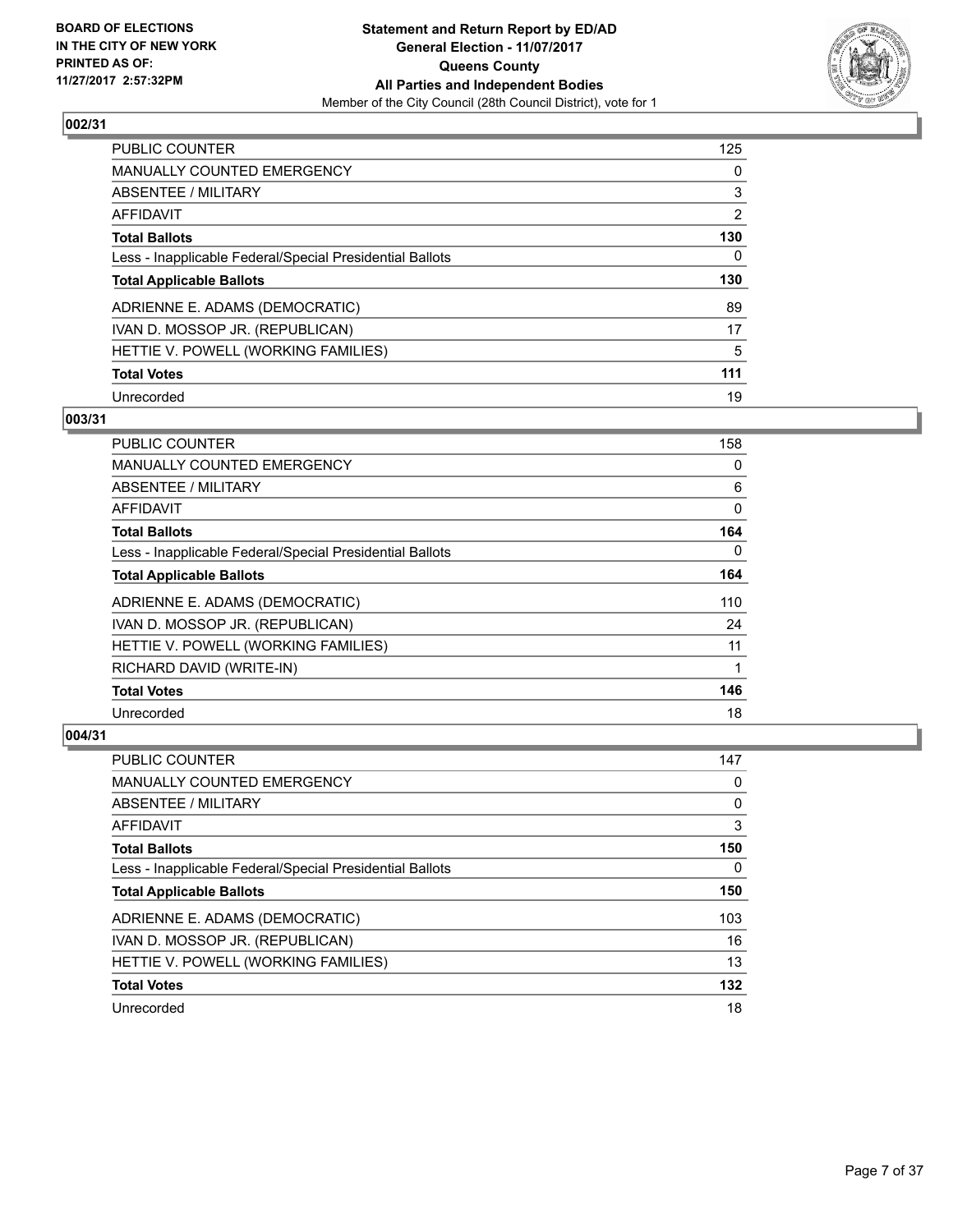

| <b>PUBLIC COUNTER</b>                                    | 175 |
|----------------------------------------------------------|-----|
| <b>MANUALLY COUNTED EMERGENCY</b>                        | 0   |
| ABSENTEE / MILITARY                                      |     |
| AFFIDAVIT                                                | 0   |
| <b>Total Ballots</b>                                     | 176 |
| Less - Inapplicable Federal/Special Presidential Ballots | 0   |
| <b>Total Applicable Ballots</b>                          | 176 |
| ADRIENNE E. ADAMS (DEMOCRATIC)                           | 122 |
| IVAN D. MOSSOP JR. (REPUBLICAN)                          | 21  |
| HETTIE V. POWELL (WORKING FAMILIES)                      | 9   |
| <b>Total Votes</b>                                       | 152 |
| Unrecorded                                               | 24  |

#### **006/31**

| PUBLIC COUNTER                                           | 0              |
|----------------------------------------------------------|----------------|
| <b>MANUALLY COUNTED EMERGENCY</b>                        | 0              |
| ABSENTEE / MILITARY                                      | 0              |
| AFFIDAVIT                                                | 2              |
| <b>Total Ballots</b>                                     | $\overline{2}$ |
| Less - Inapplicable Federal/Special Presidential Ballots | 0              |
| <b>Total Applicable Ballots</b>                          | $\mathbf{2}$   |
| ADRIENNE E. ADAMS (DEMOCRATIC)                           | $\overline{2}$ |
| IVAN D. MOSSOP JR. (REPUBLICAN)                          | $\Omega$       |
| HETTIE V. POWELL (WORKING FAMILIES)                      | 0              |
| <b>Total Votes</b>                                       | $\mathbf{2}$   |
|                                                          |                |

| <b>PUBLIC COUNTER</b>                                    | 143 |
|----------------------------------------------------------|-----|
| <b>MANUALLY COUNTED EMERGENCY</b>                        | 0   |
| ABSENTEE / MILITARY                                      | 0   |
| AFFIDAVIT                                                | 0   |
| <b>Total Ballots</b>                                     | 143 |
| Less - Inapplicable Federal/Special Presidential Ballots | 0   |
| <b>Total Applicable Ballots</b>                          | 143 |
| ADRIENNE E. ADAMS (DEMOCRATIC)                           | 103 |
| IVAN D. MOSSOP JR. (REPUBLICAN)                          | 17  |
| HETTIE V. POWELL (WORKING FAMILIES)                      | 7   |
| <b>Total Votes</b>                                       | 127 |
| Unrecorded                                               | 16  |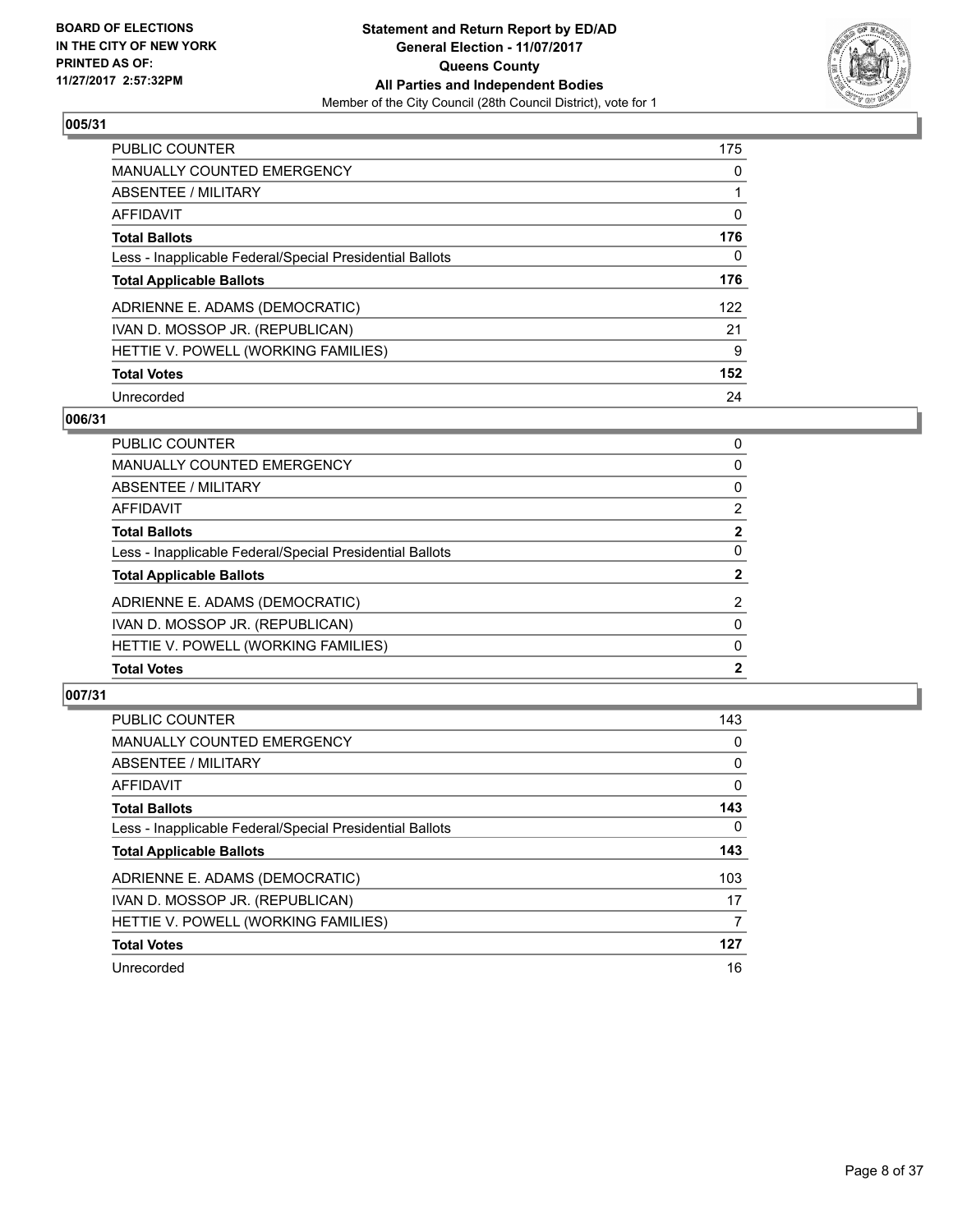

| <b>PUBLIC COUNTER</b>                                    | 102 |
|----------------------------------------------------------|-----|
| <b>MANUALLY COUNTED EMERGENCY</b>                        | 0   |
| ABSENTEE / MILITARY                                      | 8   |
| <b>AFFIDAVIT</b>                                         | 0   |
| <b>Total Ballots</b>                                     | 110 |
| Less - Inapplicable Federal/Special Presidential Ballots | 0   |
| <b>Total Applicable Ballots</b>                          | 110 |
| ADRIENNE E. ADAMS (DEMOCRATIC)                           | 88  |
| IVAN D. MOSSOP JR. (REPUBLICAN)                          | 11  |
| HETTIE V. POWELL (WORKING FAMILIES)                      | 5   |
| UNATTRIBUTABLE WRITE-IN (WRITE-IN)                       | 1   |
| <b>Total Votes</b>                                       | 105 |
| Unrecorded                                               | 5   |

## **010/31**

| <b>PUBLIC COUNTER</b>                                    | 178 |
|----------------------------------------------------------|-----|
| <b>MANUALLY COUNTED EMERGENCY</b>                        | 0   |
| ABSENTEE / MILITARY                                      |     |
| AFFIDAVIT                                                |     |
| <b>Total Ballots</b>                                     | 180 |
| Less - Inapplicable Federal/Special Presidential Ballots | 0   |
| <b>Total Applicable Ballots</b>                          | 180 |
| ADRIENNE E. ADAMS (DEMOCRATIC)                           | 138 |
| IVAN D. MOSSOP JR. (REPUBLICAN)                          | 16  |
| HETTIE V. POWELL (WORKING FAMILIES)                      | 11  |
| <b>Total Votes</b>                                       | 165 |
| Unrecorded                                               | 15  |

| <b>PUBLIC COUNTER</b>                                    | 208 |
|----------------------------------------------------------|-----|
| <b>MANUALLY COUNTED EMERGENCY</b>                        | 0   |
| ABSENTEE / MILITARY                                      |     |
| AFFIDAVIT                                                |     |
| <b>Total Ballots</b>                                     | 210 |
| Less - Inapplicable Federal/Special Presidential Ballots | 0   |
| <b>Total Applicable Ballots</b>                          | 210 |
| ADRIENNE E. ADAMS (DEMOCRATIC)                           | 172 |
| IVAN D. MOSSOP JR. (REPUBLICAN)                          | 9   |
| HETTIE V. POWELL (WORKING FAMILIES)                      |     |
| <b>Total Votes</b>                                       | 188 |
| Unrecorded                                               | 22  |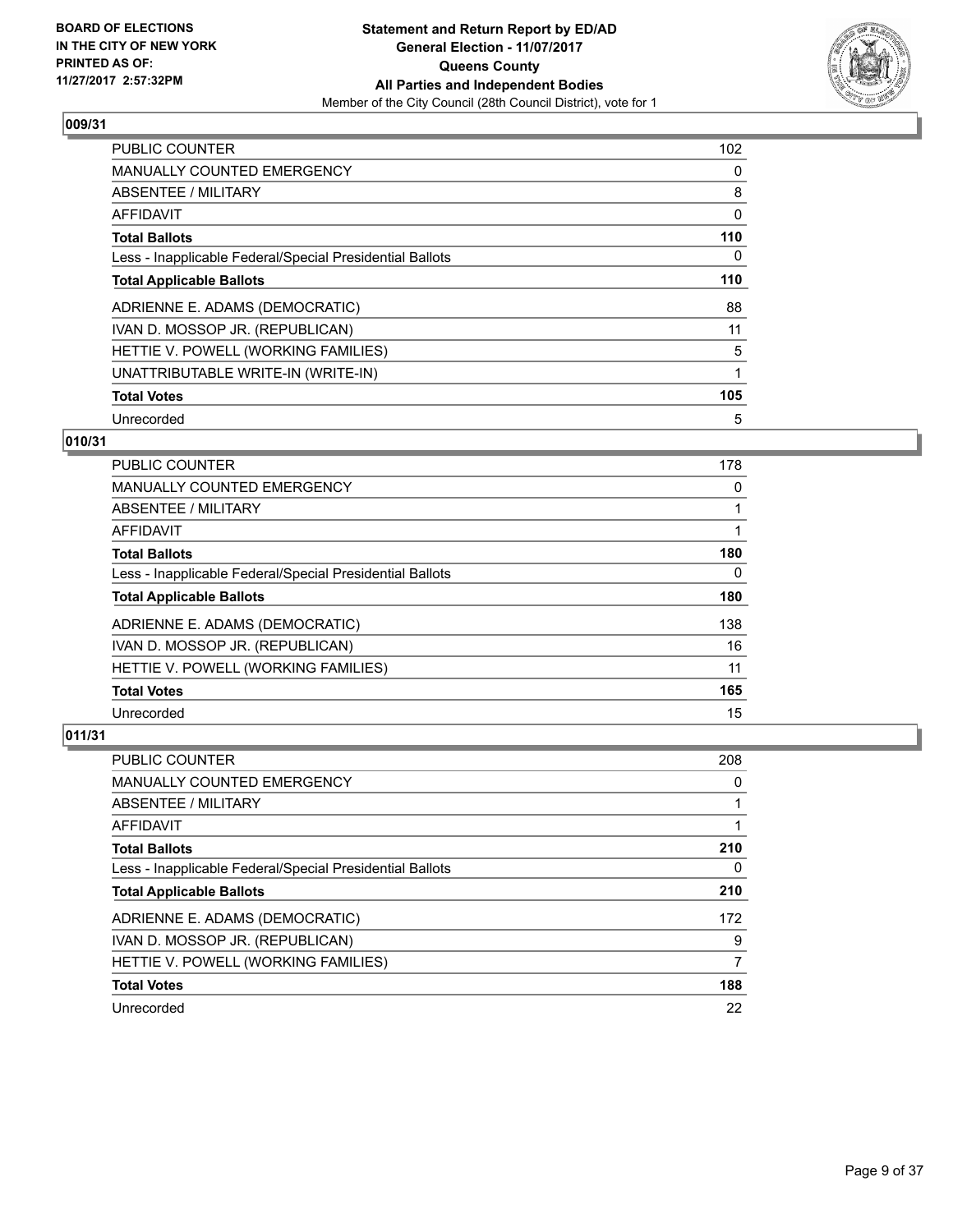

| <b>PUBLIC COUNTER</b>                                    | 134 |
|----------------------------------------------------------|-----|
| <b>MANUALLY COUNTED EMERGENCY</b>                        | 0   |
| ABSENTEE / MILITARY                                      |     |
| AFFIDAVIT                                                | 3   |
| <b>Total Ballots</b>                                     | 138 |
| Less - Inapplicable Federal/Special Presidential Ballots | 0   |
| <b>Total Applicable Ballots</b>                          | 138 |
| ADRIENNE E. ADAMS (DEMOCRATIC)                           | 93  |
| IVAN D. MOSSOP JR. (REPUBLICAN)                          | 27  |
| HETTIE V. POWELL (WORKING FAMILIES)                      | 9   |
| <b>Total Votes</b>                                       | 129 |
| Unrecorded                                               | 9   |

## **013/31**

| <b>PUBLIC COUNTER</b>                                    | 141 |
|----------------------------------------------------------|-----|
| <b>MANUALLY COUNTED EMERGENCY</b>                        | 0   |
| ABSENTEE / MILITARY                                      |     |
| AFFIDAVIT                                                | 3   |
| <b>Total Ballots</b>                                     | 145 |
| Less - Inapplicable Federal/Special Presidential Ballots | 0   |
| <b>Total Applicable Ballots</b>                          | 145 |
| ADRIENNE E. ADAMS (DEMOCRATIC)                           | 113 |
| IVAN D. MOSSOP JR. (REPUBLICAN)                          | 9   |
| HETTIE V. POWELL (WORKING FAMILIES)                      | 11  |
| UNATTRIBUTABLE WRITE-IN (WRITE-IN)                       |     |
| <b>Total Votes</b>                                       | 134 |
| Unrecorded                                               | 11  |

| <b>PUBLIC COUNTER</b>                                    | 173 |
|----------------------------------------------------------|-----|
| <b>MANUALLY COUNTED EMERGENCY</b>                        | 0   |
| ABSENTEE / MILITARY                                      | 8   |
| AFFIDAVIT                                                |     |
| <b>Total Ballots</b>                                     | 182 |
| Less - Inapplicable Federal/Special Presidential Ballots | 0   |
| <b>Total Applicable Ballots</b>                          | 182 |
| ADRIENNE E. ADAMS (DEMOCRATIC)                           | 158 |
| IVAN D. MOSSOP JR. (REPUBLICAN)                          | 4   |
| HETTIE V. POWELL (WORKING FAMILIES)                      | 9   |
| <b>Total Votes</b>                                       | 171 |
| Unrecorded                                               | 11  |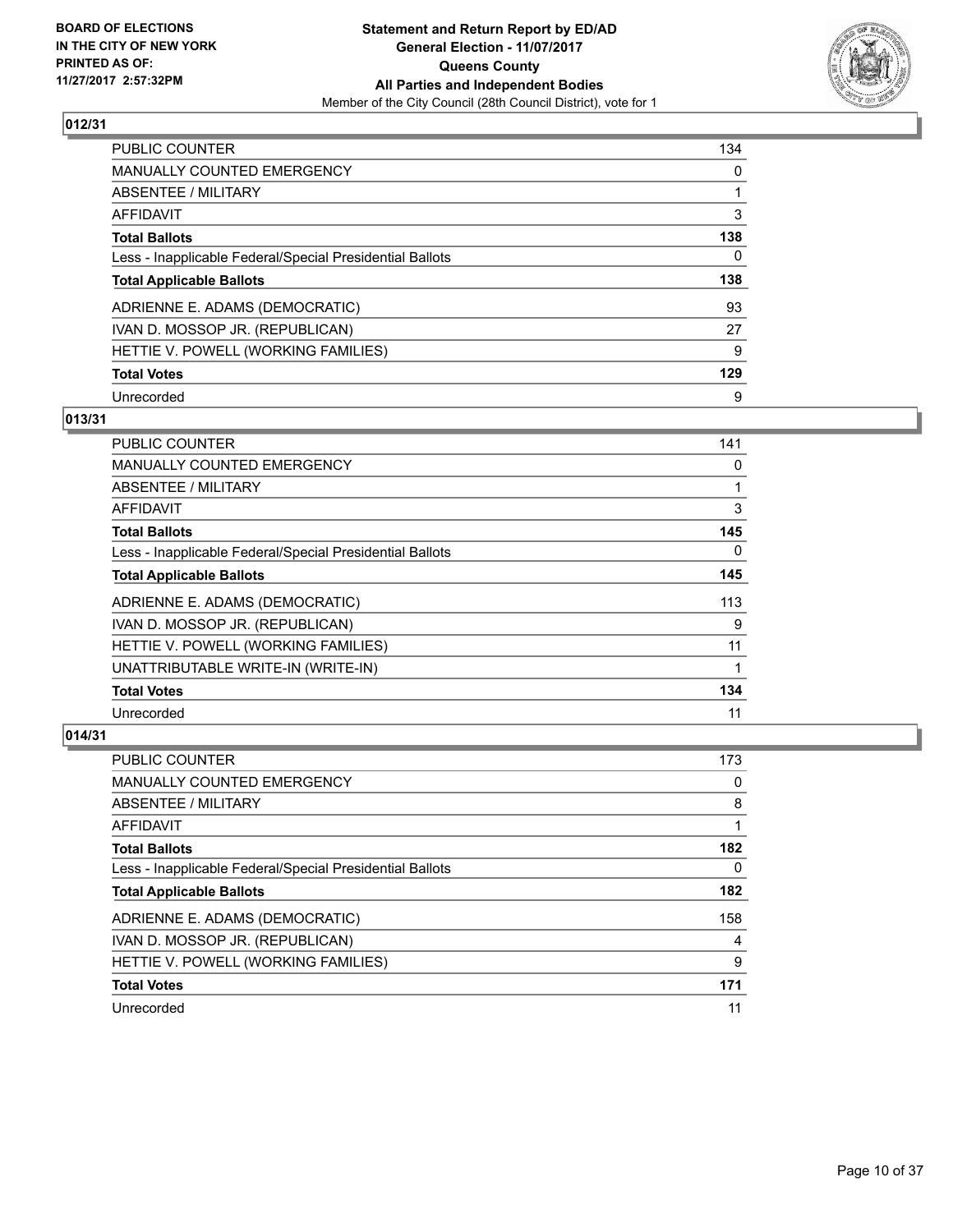

| <b>PUBLIC COUNTER</b>                                    | 164            |
|----------------------------------------------------------|----------------|
| <b>MANUALLY COUNTED EMERGENCY</b>                        | 0              |
| ABSENTEE / MILITARY                                      | $\overline{2}$ |
| AFFIDAVIT                                                | 0              |
| <b>Total Ballots</b>                                     | 166            |
| Less - Inapplicable Federal/Special Presidential Ballots | 0              |
| <b>Total Applicable Ballots</b>                          | 166            |
| ADRIENNE E. ADAMS (DEMOCRATIC)                           | 138            |
| IVAN D. MOSSOP JR. (REPUBLICAN)                          | 6              |
| HETTIE V. POWELL (WORKING FAMILIES)                      | 12             |
| <b>Total Votes</b>                                       | 156            |
| Unrecorded                                               | 10             |

#### **016/31**

| PUBLIC COUNTER                                           | 131            |
|----------------------------------------------------------|----------------|
| <b>MANUALLY COUNTED EMERGENCY</b>                        | 0              |
| ABSENTEE / MILITARY                                      | 3              |
| <b>AFFIDAVIT</b>                                         | $\overline{2}$ |
| <b>Total Ballots</b>                                     | 136            |
| Less - Inapplicable Federal/Special Presidential Ballots | $\Omega$       |
| <b>Total Applicable Ballots</b>                          | 136            |
| ADRIENNE E. ADAMS (DEMOCRATIC)                           | 111            |
| IVAN D. MOSSOP JR. (REPUBLICAN)                          | 6              |
| HETTIE V. POWELL (WORKING FAMILIES)                      | 10             |
| <b>Total Votes</b>                                       | 127            |
| Unrecorded                                               | 9              |

| <b>PUBLIC COUNTER</b>                                    | 164 |
|----------------------------------------------------------|-----|
| <b>MANUALLY COUNTED EMERGENCY</b>                        | 0   |
| ABSENTEE / MILITARY                                      | 6   |
| AFFIDAVIT                                                |     |
| <b>Total Ballots</b>                                     | 171 |
| Less - Inapplicable Federal/Special Presidential Ballots | 0   |
| <b>Total Applicable Ballots</b>                          | 171 |
| ADRIENNE E. ADAMS (DEMOCRATIC)                           | 150 |
| IVAN D. MOSSOP JR. (REPUBLICAN)                          | 0   |
| HETTIE V. POWELL (WORKING FAMILIES)                      | 7   |
| <b>Total Votes</b>                                       | 157 |
| Unrecorded                                               | 14  |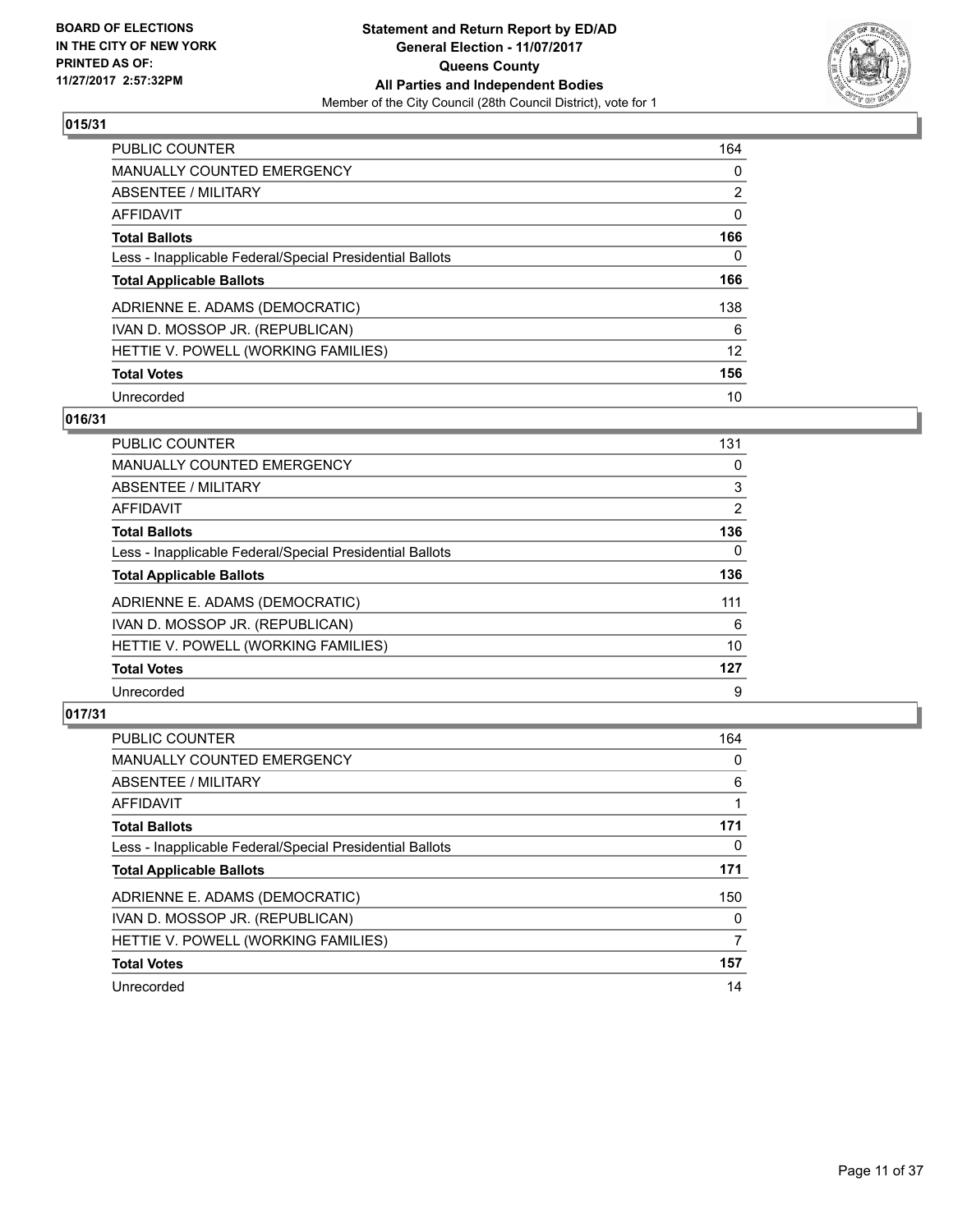

| <b>PUBLIC COUNTER</b>                                    | 177            |
|----------------------------------------------------------|----------------|
| <b>MANUALLY COUNTED EMERGENCY</b>                        | 0              |
| ABSENTEE / MILITARY                                      | 6              |
| AFFIDAVIT                                                | $\overline{2}$ |
| <b>Total Ballots</b>                                     | 185            |
| Less - Inapplicable Federal/Special Presidential Ballots | 0              |
| <b>Total Applicable Ballots</b>                          | 185            |
| ADRIENNE E. ADAMS (DEMOCRATIC)                           | 155            |
| IVAN D. MOSSOP JR. (REPUBLICAN)                          | 7              |
| HETTIE V. POWELL (WORKING FAMILIES)                      | 13             |
| <b>Total Votes</b>                                       | 175            |
| Unrecorded                                               | 10             |

#### **019/31**

| <b>PUBLIC COUNTER</b>                                    | 210 |
|----------------------------------------------------------|-----|
| <b>MANUALLY COUNTED EMERGENCY</b>                        | 0   |
| ABSENTEE / MILITARY                                      | 4   |
| AFFIDAVIT                                                | 3   |
| <b>Total Ballots</b>                                     | 217 |
| Less - Inapplicable Federal/Special Presidential Ballots | 0   |
| <b>Total Applicable Ballots</b>                          | 217 |
| ADRIENNE E. ADAMS (DEMOCRATIC)                           | 179 |
| IVAN D. MOSSOP JR. (REPUBLICAN)                          | 12  |
| HETTIE V. POWELL (WORKING FAMILIES)                      | 13  |
| JAHI ROSE (WRITE-IN)                                     | 2   |
| <b>Total Votes</b>                                       | 206 |
| Unrecorded                                               | 11  |

| <b>PUBLIC COUNTER</b>                                    | 81 |
|----------------------------------------------------------|----|
| <b>MANUALLY COUNTED EMERGENCY</b>                        | 0  |
| ABSENTEE / MILITARY                                      |    |
| AFFIDAVIT                                                |    |
| <b>Total Ballots</b>                                     | 83 |
| Less - Inapplicable Federal/Special Presidential Ballots | 0  |
| <b>Total Applicable Ballots</b>                          | 83 |
| ADRIENNE E. ADAMS (DEMOCRATIC)                           | 50 |
| IVAN D. MOSSOP JR. (REPUBLICAN)                          | 17 |
| HETTIE V. POWELL (WORKING FAMILIES)                      | 8  |
| <b>Total Votes</b>                                       | 75 |
|                                                          |    |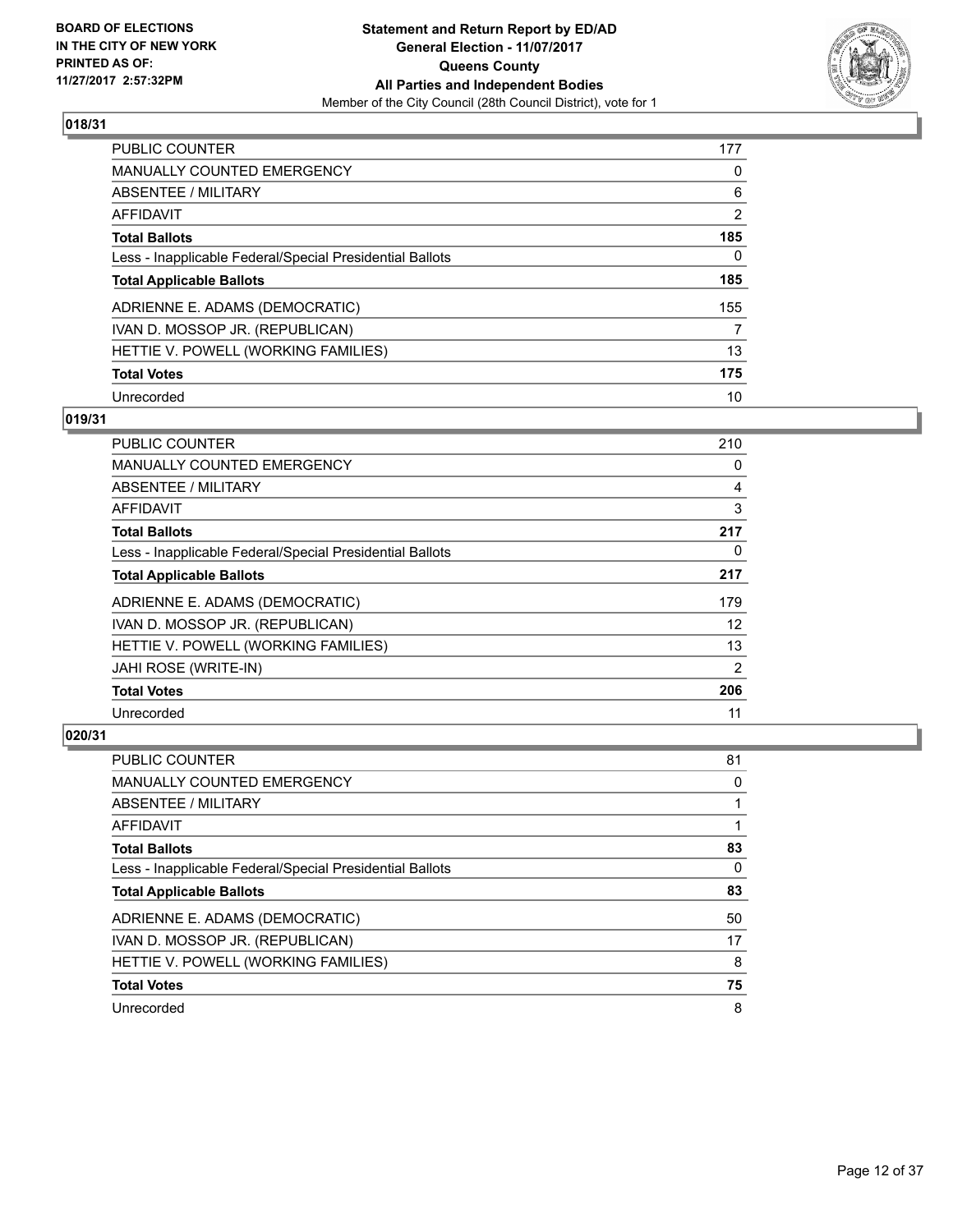

| <b>PUBLIC COUNTER</b>                                    | 130 |
|----------------------------------------------------------|-----|
| <b>MANUALLY COUNTED EMERGENCY</b>                        | 0   |
| ABSENTEE / MILITARY                                      |     |
| AFFIDAVIT                                                |     |
| <b>Total Ballots</b>                                     | 132 |
| Less - Inapplicable Federal/Special Presidential Ballots | 0   |
| <b>Total Applicable Ballots</b>                          | 132 |
| ADRIENNE E. ADAMS (DEMOCRATIC)                           | 94  |
| IVAN D. MOSSOP JR. (REPUBLICAN)                          | 15  |
| HETTIE V. POWELL (WORKING FAMILIES)                      | 12  |
| <b>Total Votes</b>                                       | 121 |
| Unrecorded                                               | 11  |

#### **024/31**

| <b>PUBLIC COUNTER</b>                                    | 161            |
|----------------------------------------------------------|----------------|
| <b>MANUALLY COUNTED EMERGENCY</b>                        | 0              |
| ABSENTEE / MILITARY                                      | $\overline{2}$ |
| AFFIDAVIT                                                | 0              |
| <b>Total Ballots</b>                                     | 163            |
| Less - Inapplicable Federal/Special Presidential Ballots | $\Omega$       |
| <b>Total Applicable Ballots</b>                          | 163            |
| ADRIENNE E. ADAMS (DEMOCRATIC)                           | 135            |
| IVAN D. MOSSOP JR. (REPUBLICAN)                          | 6              |
| HETTIE V. POWELL (WORKING FAMILIES)                      | 15             |
| ALLAN JENNINGS JR (WRITE-IN)                             | 2              |
| <b>Total Votes</b>                                       | 158            |
| Unrecorded                                               | 5              |

| PUBLIC COUNTER                                           | 120 |
|----------------------------------------------------------|-----|
| <b>MANUALLY COUNTED EMERGENCY</b>                        | 0   |
| ABSENTEE / MILITARY                                      | 3   |
| AFFIDAVIT                                                | 2   |
| <b>Total Ballots</b>                                     | 125 |
| Less - Inapplicable Federal/Special Presidential Ballots | 0   |
| <b>Total Applicable Ballots</b>                          | 125 |
| ADRIENNE E. ADAMS (DEMOCRATIC)                           | 103 |
| IVAN D. MOSSOP JR. (REPUBLICAN)                          | 11  |
| HETTIE V. POWELL (WORKING FAMILIES)                      | 0   |
| <b>Total Votes</b>                                       | 114 |
| Unrecorded                                               | 11  |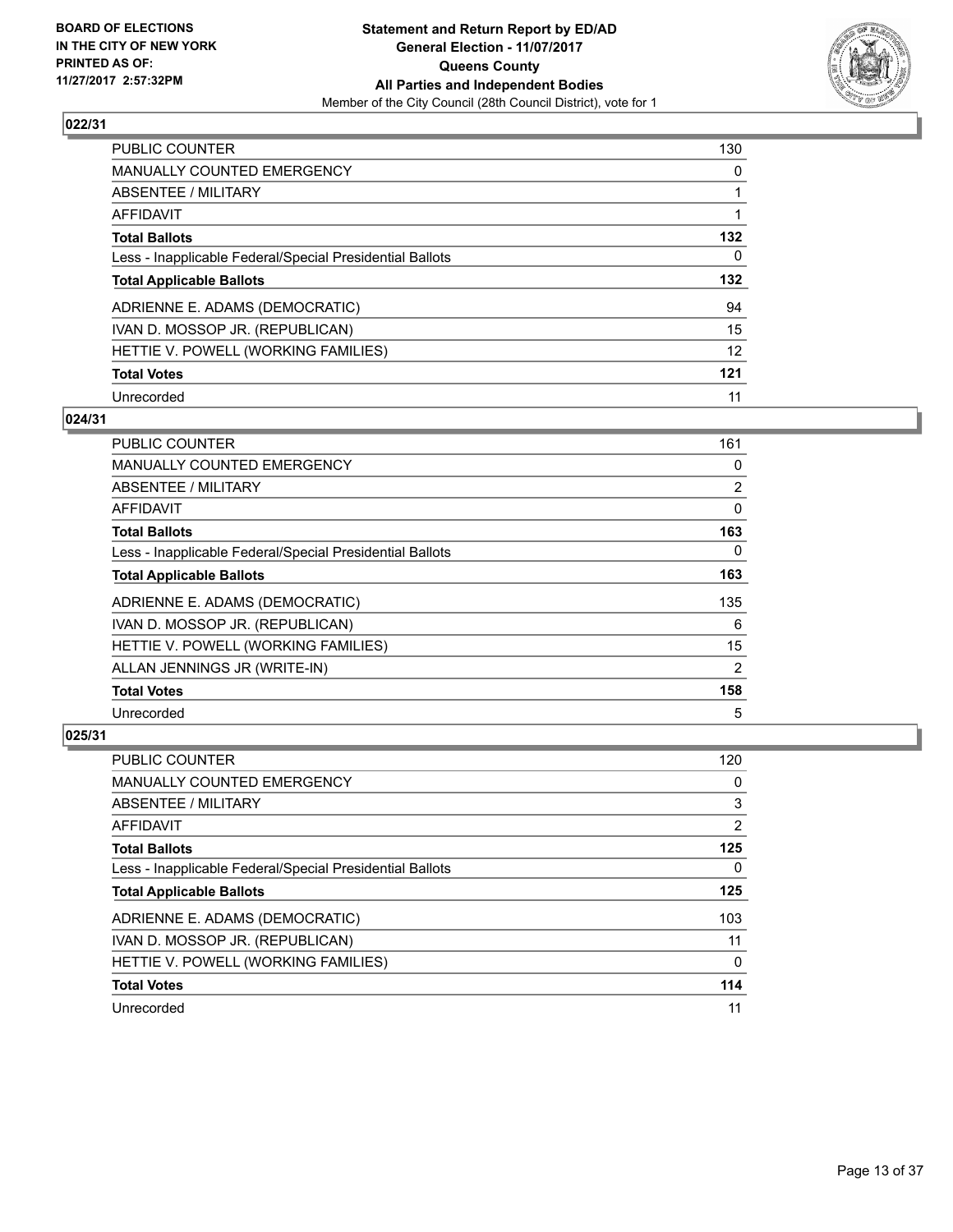

| <b>PUBLIC COUNTER</b>                                    | 0 |
|----------------------------------------------------------|---|
| MANUALLY COUNTED EMERGENCY                               | 0 |
| ABSENTEE / MILITARY                                      | 0 |
| AFFIDAVIT                                                | 0 |
| <b>Total Ballots</b>                                     | 0 |
| Less - Inapplicable Federal/Special Presidential Ballots | 0 |
| <b>Total Applicable Ballots</b>                          | 0 |
| ADRIENNE E. ADAMS (DEMOCRATIC)                           | 0 |
| IVAN D. MOSSOP JR. (REPUBLICAN)                          | 0 |
| HETTIE V. POWELL (WORKING FAMILIES)                      | 0 |
| <b>Total Votes</b>                                       | 0 |
|                                                          |   |

#### **077/31 COMBINED into: 020/31**

## **078/31**

| <b>PUBLIC COUNTER</b>                                    | 213 |
|----------------------------------------------------------|-----|
| <b>MANUALLY COUNTED EMERGENCY</b>                        | 0   |
| ABSENTEE / MILITARY                                      | 5   |
| AFFIDAVIT                                                | 2   |
| <b>Total Ballots</b>                                     | 220 |
| Less - Inapplicable Federal/Special Presidential Ballots | 0   |
| <b>Total Applicable Ballots</b>                          | 220 |
| ADRIENNE E. ADAMS (DEMOCRATIC)                           | 182 |
| IVAN D. MOSSOP JR. (REPUBLICAN)                          | 11  |
| HETTIE V. POWELL (WORKING FAMILIES)                      | 11  |
| <b>Total Votes</b>                                       | 204 |
| Unrecorded                                               | 16  |

| <b>PUBLIC COUNTER</b>                                    | 122 |
|----------------------------------------------------------|-----|
| <b>MANUALLY COUNTED EMERGENCY</b>                        | 0   |
| ABSENTEE / MILITARY                                      | 2   |
| AFFIDAVIT                                                |     |
| <b>Total Ballots</b>                                     | 125 |
| Less - Inapplicable Federal/Special Presidential Ballots | 0   |
| <b>Total Applicable Ballots</b>                          | 125 |
| ADRIENNE E. ADAMS (DEMOCRATIC)                           | 91  |
|                                                          |     |
| IVAN D. MOSSOP JR. (REPUBLICAN)                          | 13  |
| HETTIE V. POWELL (WORKING FAMILIES)                      | 9   |
| <b>Total Votes</b>                                       | 113 |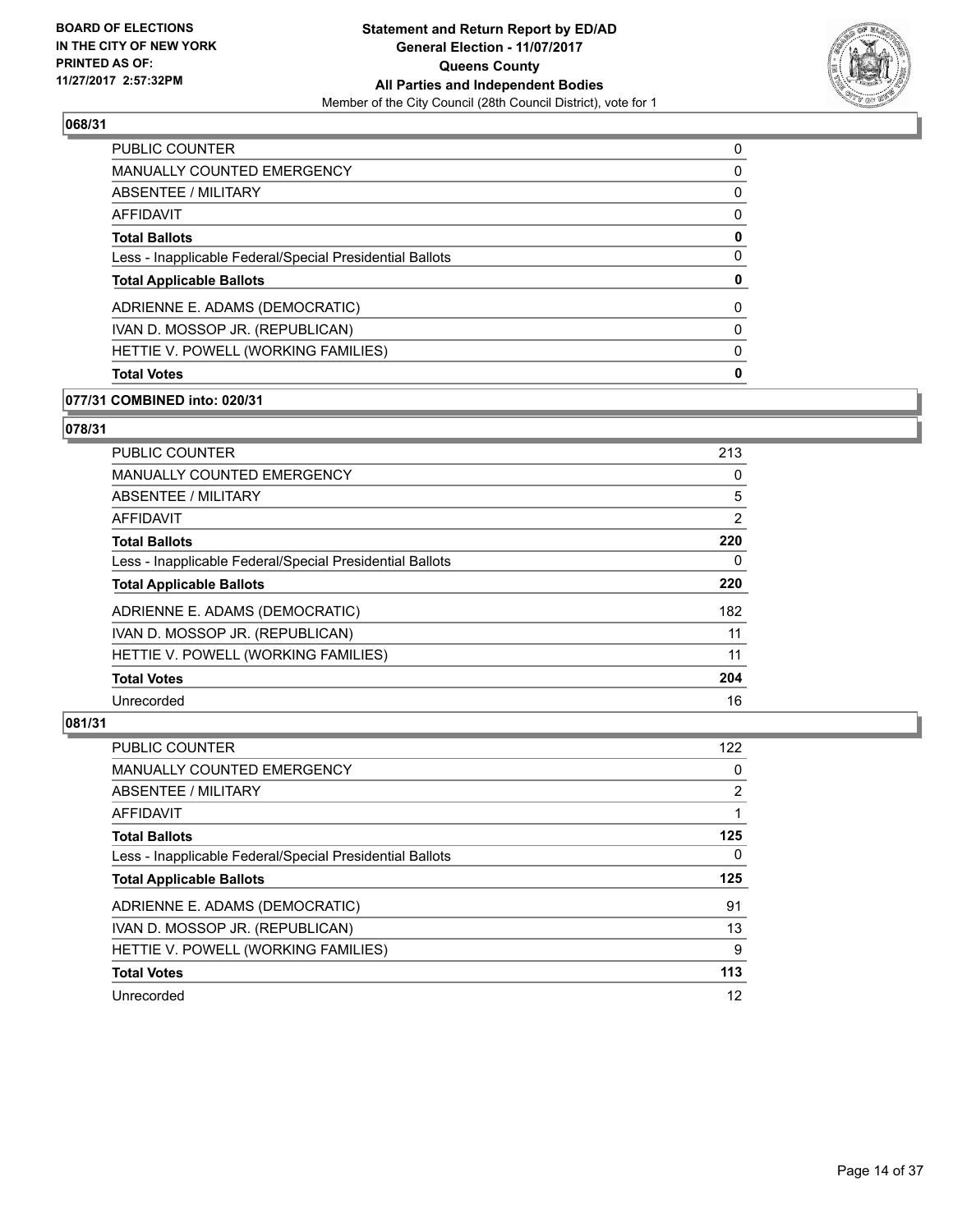

| <b>PUBLIC COUNTER</b>                                    | 144 |
|----------------------------------------------------------|-----|
| <b>MANUALLY COUNTED EMERGENCY</b>                        | 0   |
| <b>ABSENTEE / MILITARY</b>                               | 3   |
| <b>AFFIDAVIT</b>                                         |     |
| <b>Total Ballots</b>                                     | 148 |
| Less - Inapplicable Federal/Special Presidential Ballots | 0   |
| <b>Total Applicable Ballots</b>                          | 148 |
| ADRIENNE E. ADAMS (DEMOCRATIC)                           | 104 |
| IVAN D. MOSSOP JR. (REPUBLICAN)                          | 25  |
| HETTIE V. POWELL (WORKING FAMILIES)                      | 9   |
| <b>Total Votes</b>                                       | 138 |
| Unrecorded                                               | 10  |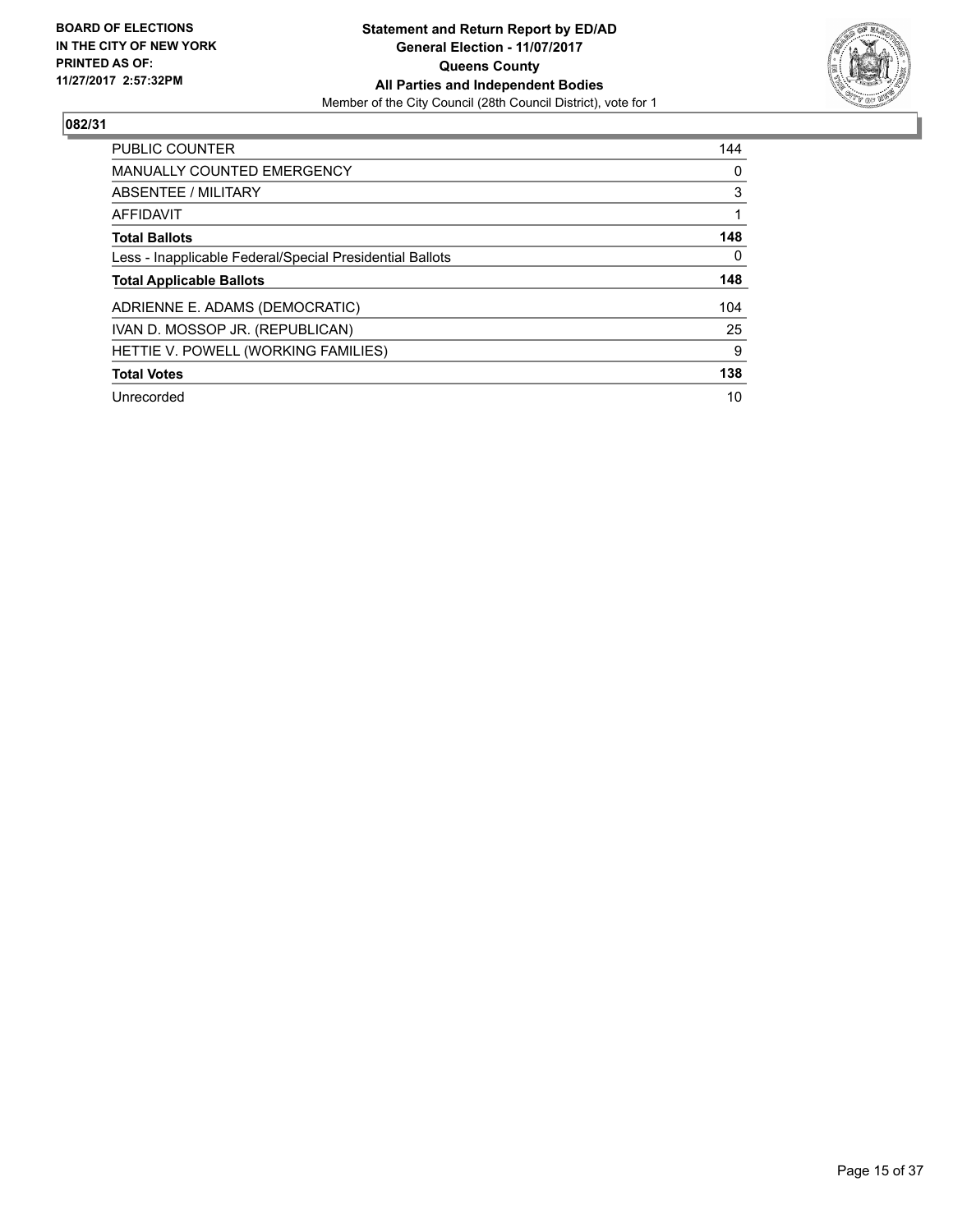

| <b>PUBLIC COUNTER</b>                                    | 151 |
|----------------------------------------------------------|-----|
| <b>MANUALLY COUNTED EMERGENCY</b>                        | 0   |
| ABSENTEE / MILITARY                                      | 1   |
| <b>AFFIDAVIT</b>                                         |     |
| <b>Total Ballots</b>                                     | 153 |
| Less - Inapplicable Federal/Special Presidential Ballots | 0   |
| <b>Total Applicable Ballots</b>                          | 153 |
| ADRIENNE E. ADAMS (DEMOCRATIC)                           | 135 |
| IVAN D. MOSSOP JR. (REPUBLICAN)                          | 4   |
| HETTIE V. POWELL (WORKING FAMILIES)                      | 9   |
| LEONARD E. JAMES (WRITE-IN)                              | 1   |
| <b>Total Votes</b>                                       | 149 |
| Unrecorded                                               | 4   |

## **016/32**

| <b>PUBLIC COUNTER</b>                                    | 187 |
|----------------------------------------------------------|-----|
| <b>MANUALLY COUNTED EMERGENCY</b>                        | 0   |
| ABSENTEE / MILITARY                                      |     |
| <b>AFFIDAVIT</b>                                         |     |
| <b>Total Ballots</b>                                     | 189 |
| Less - Inapplicable Federal/Special Presidential Ballots | 0   |
| <b>Total Applicable Ballots</b>                          | 189 |
| ADRIENNE E. ADAMS (DEMOCRATIC)                           | 150 |
| IVAN D. MOSSOP JR. (REPUBLICAN)                          | 3   |
| HETTIE V. POWELL (WORKING FAMILIES)                      | 25  |
| <b>Total Votes</b>                                       | 178 |
| Unrecorded                                               | 11  |

| PUBLIC COUNTER                                           | 194 |
|----------------------------------------------------------|-----|
| <b>MANUALLY COUNTED EMERGENCY</b>                        | 0   |
| ABSENTEE / MILITARY                                      | 2   |
| AFFIDAVIT                                                |     |
| <b>Total Ballots</b>                                     | 197 |
| Less - Inapplicable Federal/Special Presidential Ballots | 0   |
| <b>Total Applicable Ballots</b>                          | 197 |
| ADRIENNE E. ADAMS (DEMOCRATIC)                           | 169 |
| IVAN D. MOSSOP JR. (REPUBLICAN)                          | 10  |
| HETTIE V. POWELL (WORKING FAMILIES)                      | 7   |
| <b>Total Votes</b>                                       | 186 |
| Unrecorded                                               | 11  |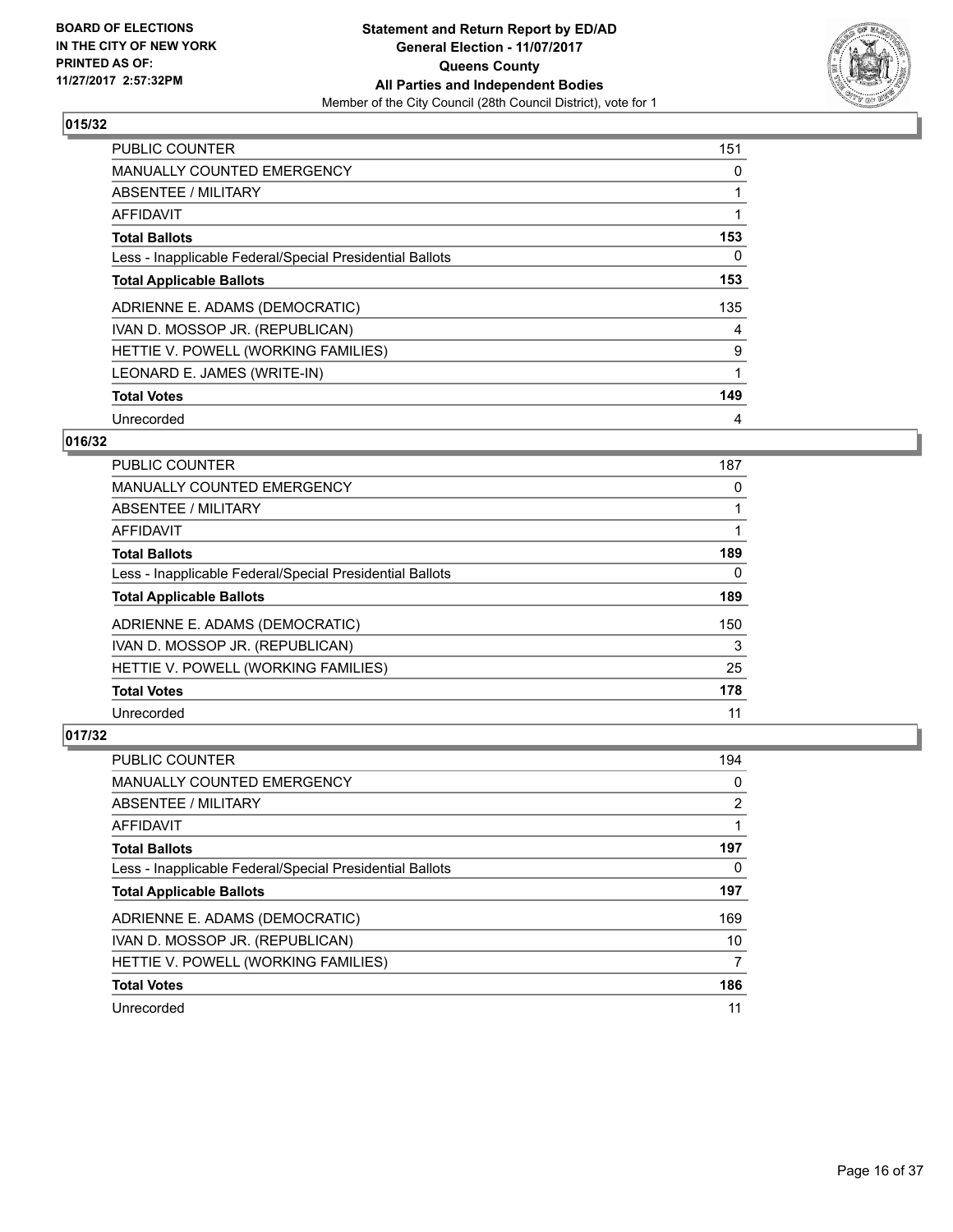

| <b>PUBLIC COUNTER</b>                                    | 128       |
|----------------------------------------------------------|-----------|
| <b>MANUALLY COUNTED EMERGENCY</b>                        | 0         |
| ABSENTEE / MILITARY                                      | 4         |
| AFFIDAVIT                                                | 0         |
| <b>Total Ballots</b>                                     | 132       |
| Less - Inapplicable Federal/Special Presidential Ballots | 0         |
|                                                          |           |
| <b>Total Applicable Ballots</b>                          |           |
| ADRIENNE E. ADAMS (DEMOCRATIC)                           | 132<br>99 |
| IVAN D. MOSSOP JR. (REPUBLICAN)                          | 10        |
| HETTIE V. POWELL (WORKING FAMILIES)                      | 12        |
| <b>Total Votes</b>                                       | 121       |

# **019/32**

| <b>PUBLIC COUNTER</b>                                    | 161      |
|----------------------------------------------------------|----------|
| <b>MANUALLY COUNTED EMERGENCY</b>                        | 0        |
| ABSENTEE / MILITARY                                      | 0        |
| <b>AFFIDAVIT</b>                                         | 2        |
| <b>Total Ballots</b>                                     | 163      |
| Less - Inapplicable Federal/Special Presidential Ballots | $\Omega$ |
| <b>Total Applicable Ballots</b>                          | 163      |
| ADRIENNE E. ADAMS (DEMOCRATIC)                           | 113      |
| IVAN D. MOSSOP JR. (REPUBLICAN)                          | 26       |
| HETTIE V. POWELL (WORKING FAMILIES)                      | 9        |
| <b>Total Votes</b>                                       | 148      |
| Unrecorded                                               | 15       |

| <b>PUBLIC COUNTER</b>                                    | 153            |
|----------------------------------------------------------|----------------|
| MANUALLY COUNTED EMERGENCY                               | 0              |
| ABSENTEE / MILITARY                                      | $\overline{2}$ |
| <b>AFFIDAVIT</b>                                         | $\overline{2}$ |
| <b>Total Ballots</b>                                     | 157            |
| Less - Inapplicable Federal/Special Presidential Ballots | 0              |
| <b>Total Applicable Ballots</b>                          | 157            |
| ADRIENNE E. ADAMS (DEMOCRATIC)                           | 112            |
| IVAN D. MOSSOP JR. (REPUBLICAN)                          | 21             |
| HETTIE V. POWELL (WORKING FAMILIES)                      | 10             |
| <b>Total Votes</b>                                       | 143            |
|                                                          |                |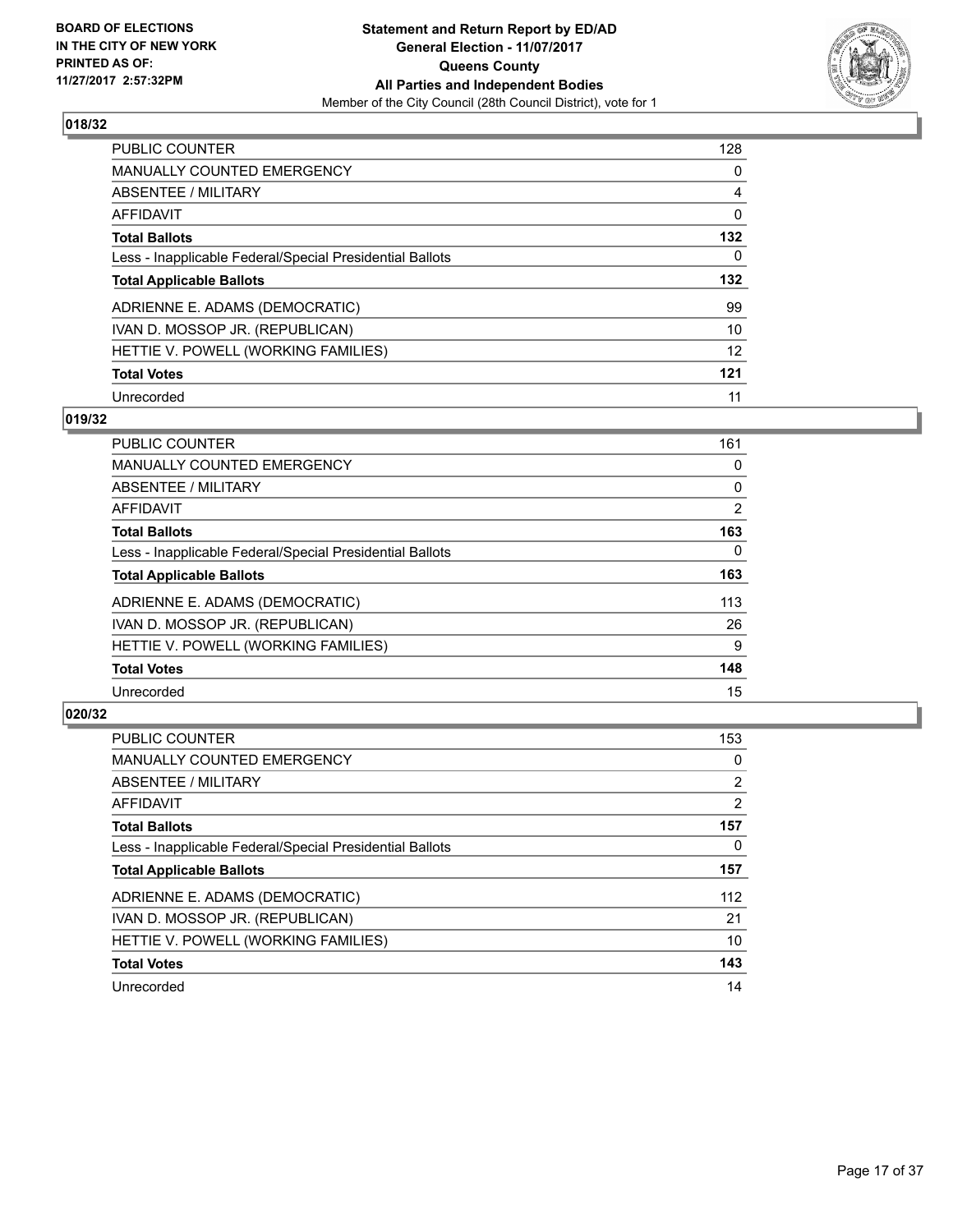

| <b>PUBLIC COUNTER</b>                                    | 152 |
|----------------------------------------------------------|-----|
| MANUALLY COUNTED EMERGENCY                               | 0   |
| ABSENTEE / MILITARY                                      | 5   |
| <b>AFFIDAVIT</b>                                         |     |
| <b>Total Ballots</b>                                     | 158 |
| Less - Inapplicable Federal/Special Presidential Ballots | 0   |
| <b>Total Applicable Ballots</b>                          | 158 |
| ADRIENNE E. ADAMS (DEMOCRATIC)                           | 124 |
| IVAN D. MOSSOP JR. (REPUBLICAN)                          | 6   |
| HETTIE V. POWELL (WORKING FAMILIES)                      | 14  |
| <b>Total Votes</b>                                       | 144 |
| Unrecorded                                               | 14  |

#### **022/32**

| <b>PUBLIC COUNTER</b>                                    | 167            |
|----------------------------------------------------------|----------------|
| MANUALLY COUNTED EMERGENCY                               | 0              |
| ABSENTEE / MILITARY                                      |                |
| AFFIDAVIT                                                | $\overline{2}$ |
| <b>Total Ballots</b>                                     | 170            |
| Less - Inapplicable Federal/Special Presidential Ballots | $\Omega$       |
| <b>Total Applicable Ballots</b>                          | 170            |
| ADRIENNE E. ADAMS (DEMOCRATIC)                           | 158            |
| IVAN D. MOSSOP JR. (REPUBLICAN)                          |                |
| HETTIE V. POWELL (WORKING FAMILIES)                      | 6              |
| <b>Total Votes</b>                                       | 165            |
| Unrecorded                                               | 5              |

| <b>PUBLIC COUNTER</b>                                    | 182 |
|----------------------------------------------------------|-----|
| <b>MANUALLY COUNTED EMERGENCY</b>                        | 0   |
| ABSENTEE / MILITARY                                      | 0   |
| AFFIDAVIT                                                |     |
| <b>Total Ballots</b>                                     | 183 |
| Less - Inapplicable Federal/Special Presidential Ballots | 0   |
| <b>Total Applicable Ballots</b>                          | 183 |
| ADRIENNE E. ADAMS (DEMOCRATIC)                           | 155 |
| IVAN D. MOSSOP JR. (REPUBLICAN)                          | 3   |
| HETTIE V. POWELL (WORKING FAMILIES)                      | 16  |
| <b>Total Votes</b>                                       | 174 |
| Unrecorded                                               | 9   |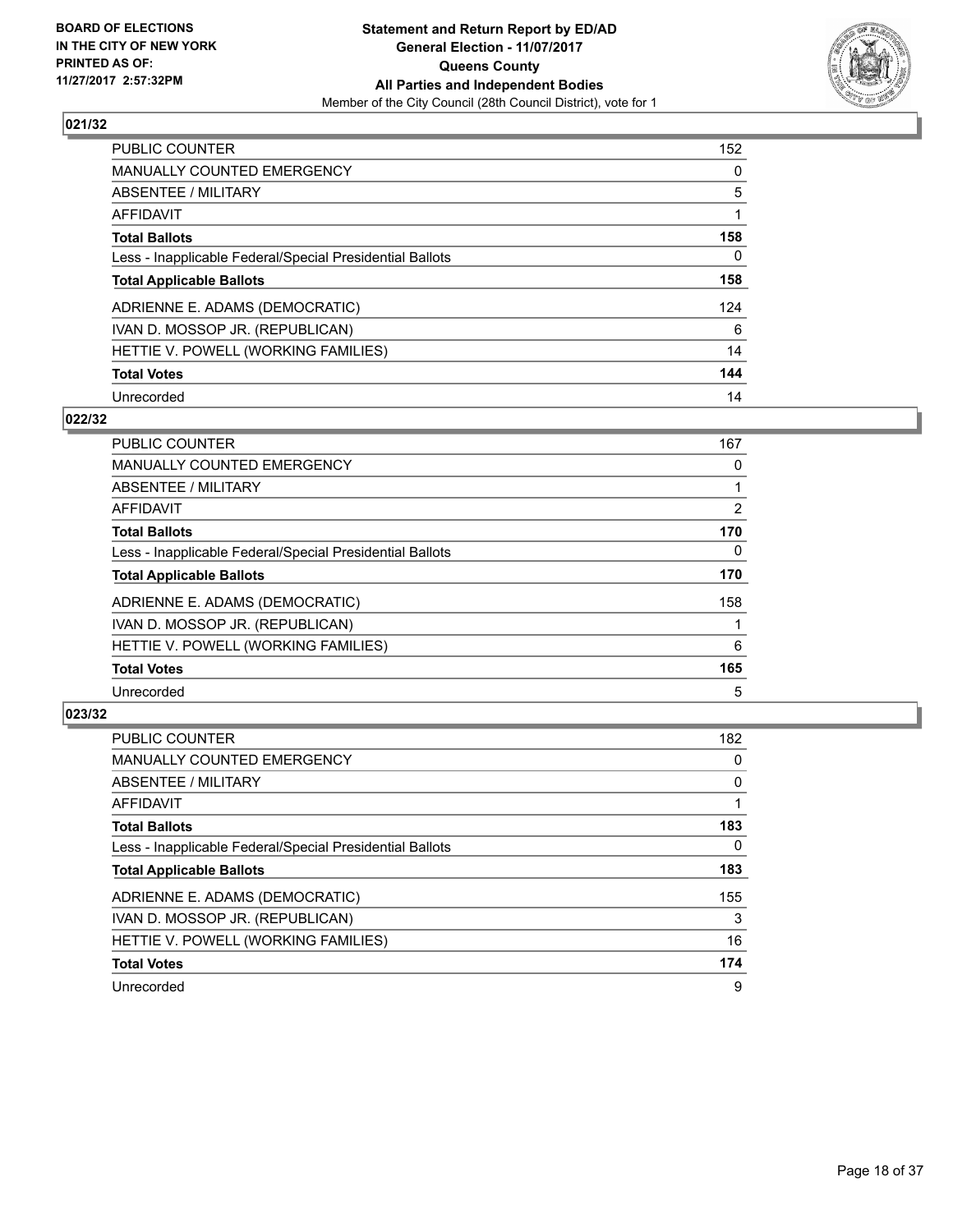

| <b>PUBLIC COUNTER</b>                                    | 151 |
|----------------------------------------------------------|-----|
| MANUALLY COUNTED EMERGENCY                               | 0   |
| ABSENTEE / MILITARY                                      | 3   |
| AFFIDAVIT                                                | 0   |
| <b>Total Ballots</b>                                     | 154 |
| Less - Inapplicable Federal/Special Presidential Ballots | 0   |
| <b>Total Applicable Ballots</b>                          | 154 |
| ADRIENNE E. ADAMS (DEMOCRATIC)                           | 134 |
| IVAN D. MOSSOP JR. (REPUBLICAN)                          | 7   |
| HETTIE V. POWELL (WORKING FAMILIES)                      | 9   |
| <b>Total Votes</b>                                       | 150 |
| Unrecorded                                               | 4   |

#### **025/32**

| <b>PUBLIC COUNTER</b>                                    | 196 |
|----------------------------------------------------------|-----|
| <b>MANUALLY COUNTED EMERGENCY</b>                        | 0   |
| ABSENTEE / MILITARY                                      | 7   |
| <b>AFFIDAVIT</b>                                         | 5   |
| <b>Total Ballots</b>                                     | 208 |
| Less - Inapplicable Federal/Special Presidential Ballots | 0   |
| <b>Total Applicable Ballots</b>                          | 208 |
| ADRIENNE E. ADAMS (DEMOCRATIC)                           | 169 |
| IVAN D. MOSSOP JR. (REPUBLICAN)                          | 4   |
| HETTIE V. POWELL (WORKING FAMILIES)                      | 22  |
| WILLIE L. BAKER (WRITE-IN)                               |     |
| <b>Total Votes</b>                                       | 196 |
| Unrecorded                                               | 12  |

| PUBLIC COUNTER                                           | 165 |
|----------------------------------------------------------|-----|
| <b>MANUALLY COUNTED EMERGENCY</b>                        | 0   |
| ABSENTEE / MILITARY                                      | 7   |
| AFFIDAVIT                                                | 6   |
| <b>Total Ballots</b>                                     | 178 |
| Less - Inapplicable Federal/Special Presidential Ballots | 0   |
| <b>Total Applicable Ballots</b>                          | 178 |
| ADRIENNE E. ADAMS (DEMOCRATIC)                           | 142 |
| IVAN D. MOSSOP JR. (REPUBLICAN)                          | 3   |
| HETTIE V. POWELL (WORKING FAMILIES)                      | 16  |
| <b>Total Votes</b>                                       | 161 |
| Unrecorded                                               | 17  |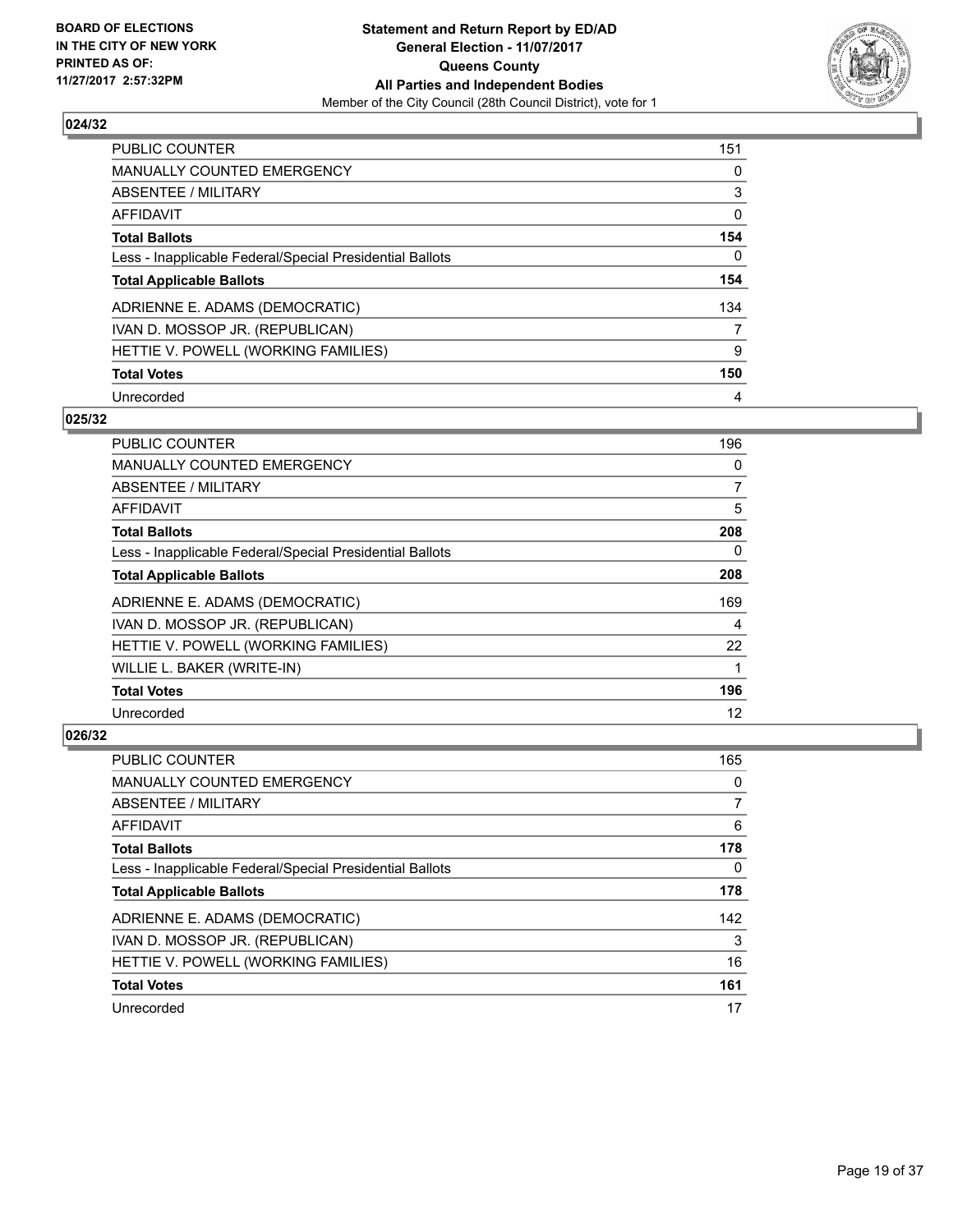

| <b>PUBLIC COUNTER</b>                                    | 178 |
|----------------------------------------------------------|-----|
| <b>MANUALLY COUNTED EMERGENCY</b>                        | 0   |
| ABSENTEE / MILITARY                                      | 50  |
| AFFIDAVIT                                                | 0   |
| <b>Total Ballots</b>                                     | 228 |
| Less - Inapplicable Federal/Special Presidential Ballots | 0   |
| <b>Total Applicable Ballots</b>                          | 228 |
| ADRIENNE E. ADAMS (DEMOCRATIC)                           | 206 |
| IVAN D. MOSSOP JR. (REPUBLICAN)                          | 3   |
| HETTIE V. POWELL (WORKING FAMILIES)                      | 9   |
| <b>Total Votes</b>                                       | 218 |
| Unrecorded                                               | 10  |

#### **028/32**

| <b>PUBLIC COUNTER</b>                                    | 189 |
|----------------------------------------------------------|-----|
| <b>MANUALLY COUNTED EMERGENCY</b>                        | 0   |
| ABSENTEE / MILITARY                                      | 8   |
| <b>AFFIDAVIT</b>                                         | 4   |
| <b>Total Ballots</b>                                     | 201 |
| Less - Inapplicable Federal/Special Presidential Ballots | 0   |
| <b>Total Applicable Ballots</b>                          | 201 |
| ADRIENNE E. ADAMS (DEMOCRATIC)                           | 169 |
| IVAN D. MOSSOP JR. (REPUBLICAN)                          | 8   |
| HETTIE V. POWELL (WORKING FAMILIES)                      | 15  |
| <b>Total Votes</b>                                       | 192 |
| Unrecorded                                               | 9   |

| <b>PUBLIC COUNTER</b>                                    | 240 |
|----------------------------------------------------------|-----|
| <b>MANUALLY COUNTED EMERGENCY</b>                        | 0   |
| ABSENTEE / MILITARY                                      | 5   |
| AFFIDAVIT                                                | 1   |
| <b>Total Ballots</b>                                     | 246 |
| Less - Inapplicable Federal/Special Presidential Ballots | 0   |
| <b>Total Applicable Ballots</b>                          | 246 |
| ADRIENNE E. ADAMS (DEMOCRATIC)                           | 203 |
| IVAN D. MOSSOP JR. (REPUBLICAN)                          | 5   |
| HETTIE V. POWELL (WORKING FAMILIES)                      | 16  |
| LENDELL SIMS (WRITE-IN)                                  |     |
| <b>Total Votes</b>                                       | 225 |
| Unrecorded                                               | 21  |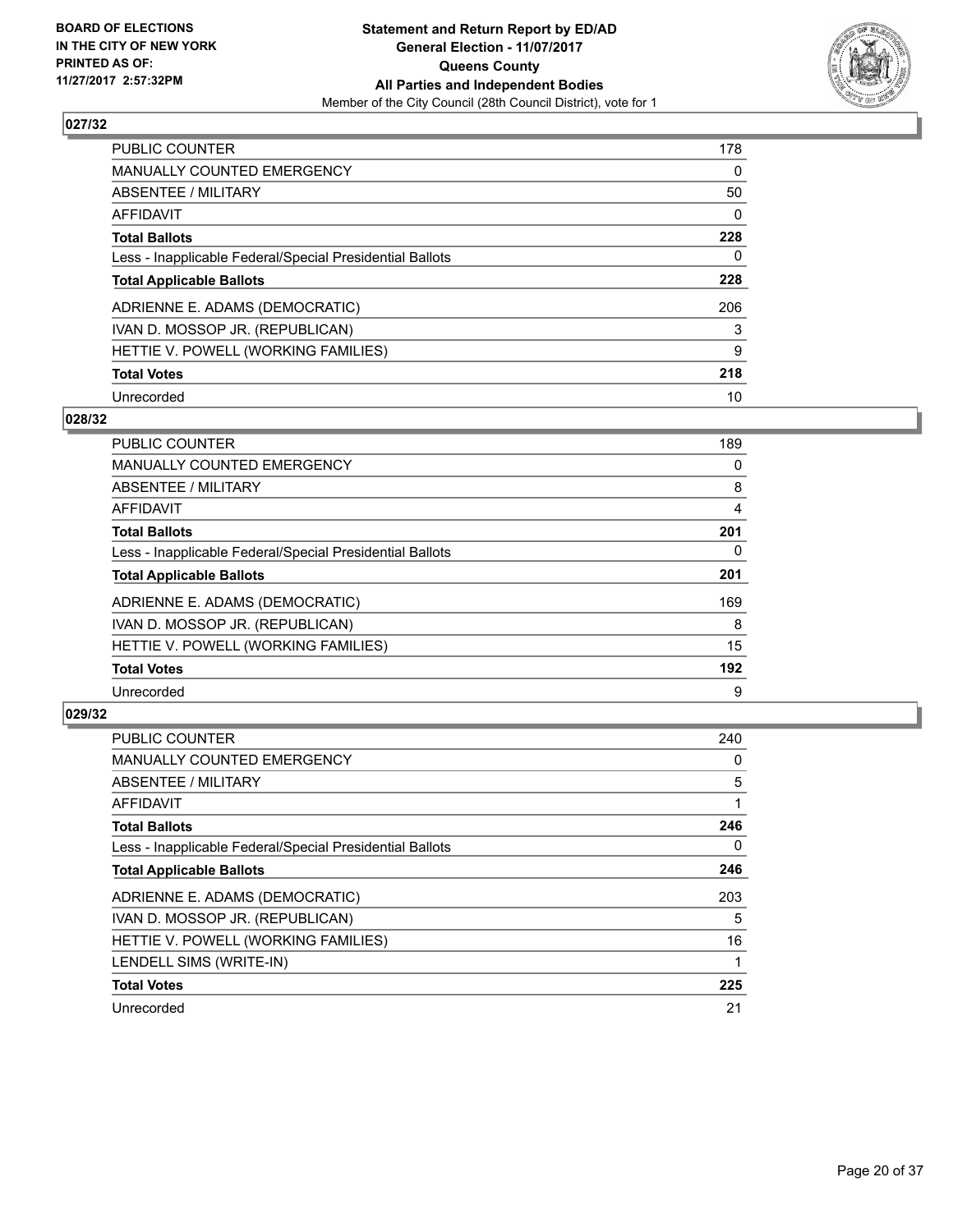

| <b>PUBLIC COUNTER</b>                                    | 221 |
|----------------------------------------------------------|-----|
| MANUALLY COUNTED EMERGENCY                               | 0   |
| ABSENTEE / MILITARY                                      | 2   |
| AFFIDAVIT                                                | 3   |
| <b>Total Ballots</b>                                     | 226 |
| Less - Inapplicable Federal/Special Presidential Ballots | 0   |
| <b>Total Applicable Ballots</b>                          | 226 |
|                                                          |     |
| ADRIENNE E. ADAMS (DEMOCRATIC)                           | 208 |
| IVAN D. MOSSOP JR. (REPUBLICAN)                          | 3   |
| HETTIE V. POWELL (WORKING FAMILIES)                      | 6   |
| <b>Total Votes</b>                                       | 217 |

#### **031/32**

| <b>PUBLIC COUNTER</b>                                    | 233 |
|----------------------------------------------------------|-----|
| <b>MANUALLY COUNTED EMERGENCY</b>                        | 0   |
| ABSENTEE / MILITARY                                      |     |
| <b>AFFIDAVIT</b>                                         | 3   |
| <b>Total Ballots</b>                                     | 237 |
| Less - Inapplicable Federal/Special Presidential Ballots | 0   |
| <b>Total Applicable Ballots</b>                          | 237 |
| ADRIENNE E. ADAMS (DEMOCRATIC)                           | 193 |
| IVAN D. MOSSOP JR. (REPUBLICAN)                          | 5   |
| HETTIE V. POWELL (WORKING FAMILIES)                      | 18  |
| <b>Total Votes</b>                                       | 216 |
| Unrecorded                                               | 21  |

| <b>PUBLIC COUNTER</b>                                    | 189 |
|----------------------------------------------------------|-----|
| <b>MANUALLY COUNTED EMERGENCY</b>                        | 0   |
| ABSENTEE / MILITARY                                      | 0   |
| AFFIDAVIT                                                | 0   |
| <b>Total Ballots</b>                                     | 189 |
| Less - Inapplicable Federal/Special Presidential Ballots | 0   |
| <b>Total Applicable Ballots</b>                          | 189 |
| ADRIENNE E. ADAMS (DEMOCRATIC)                           | 149 |
| IVAN D. MOSSOP JR. (REPUBLICAN)                          | 9   |
| HETTIE V. POWELL (WORKING FAMILIES)                      | 12  |
| <b>Total Votes</b>                                       | 170 |
| Unrecorded                                               | 19  |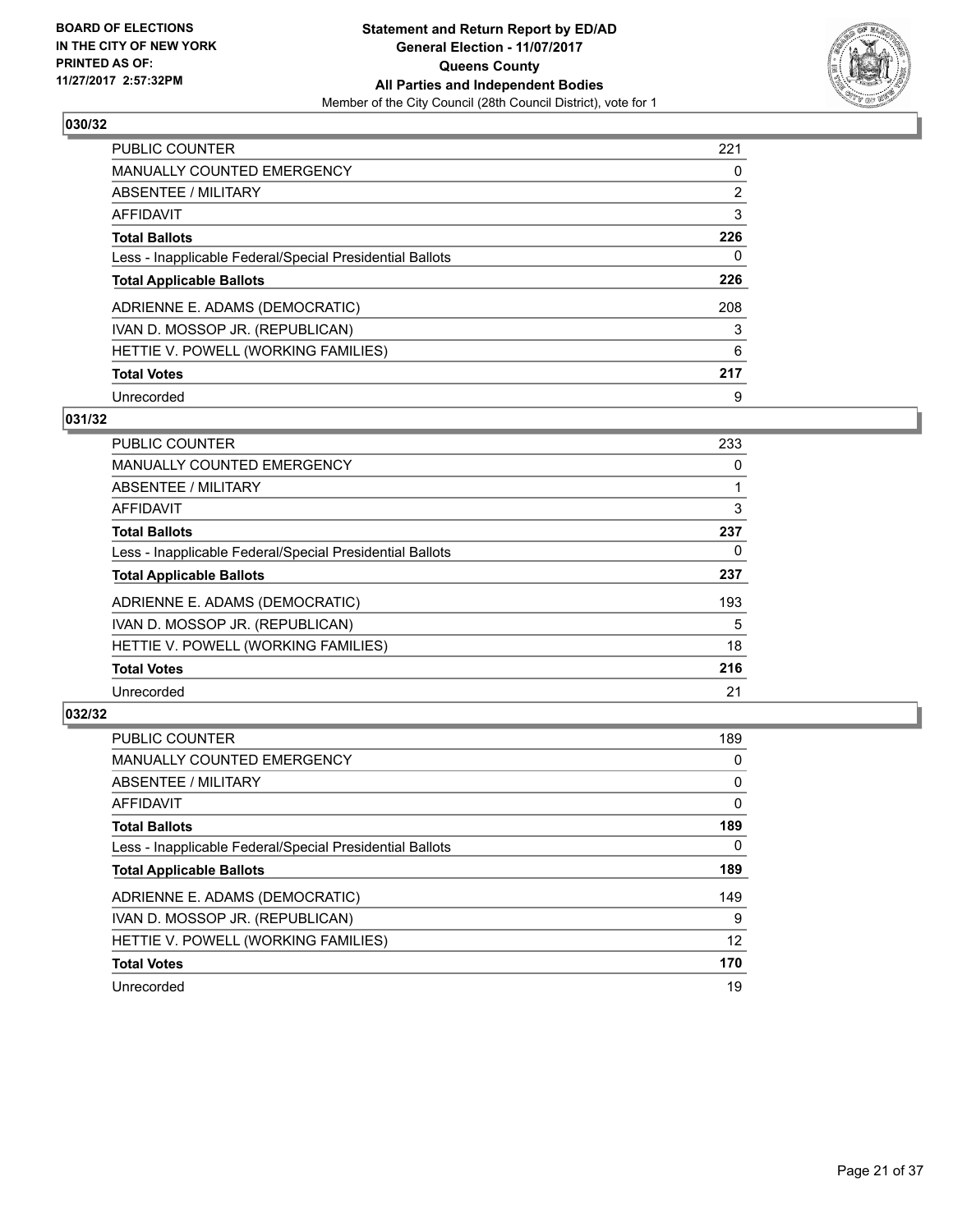

| <b>PUBLIC COUNTER</b>                                    | 259 |
|----------------------------------------------------------|-----|
| MANUALLY COUNTED EMERGENCY                               | 0   |
| ABSENTEE / MILITARY                                      | 3   |
| AFFIDAVIT                                                | 3   |
| <b>Total Ballots</b>                                     | 265 |
| Less - Inapplicable Federal/Special Presidential Ballots | 0   |
| <b>Total Applicable Ballots</b>                          | 265 |
| ADRIENNE E. ADAMS (DEMOCRATIC)                           | 232 |
| IVAN D. MOSSOP JR. (REPUBLICAN)                          | 8   |
| HETTIE V. POWELL (WORKING FAMILIES)                      | 15  |
| <b>Total Votes</b>                                       | 255 |
| Unrecorded                                               | 10  |

# **034/32**

| <b>PUBLIC COUNTER</b>                                    | 268            |
|----------------------------------------------------------|----------------|
| MANUALLY COUNTED EMERGENCY                               | 0              |
| ABSENTEE / MILITARY                                      | $\overline{2}$ |
| <b>AFFIDAVIT</b>                                         | 4              |
| <b>Total Ballots</b>                                     | 274            |
| Less - Inapplicable Federal/Special Presidential Ballots | $\Omega$       |
| <b>Total Applicable Ballots</b>                          | 274            |
| ADRIENNE E. ADAMS (DEMOCRATIC)                           | 242            |
| IVAN D. MOSSOP JR. (REPUBLICAN)                          | 8              |
| HETTIE V. POWELL (WORKING FAMILIES)                      | 14             |
| <b>Total Votes</b>                                       | 264            |
| Unrecorded                                               | 10             |

| <b>PUBLIC COUNTER</b>                                    | 220 |
|----------------------------------------------------------|-----|
| <b>MANUALLY COUNTED EMERGENCY</b>                        | 0   |
| ABSENTEE / MILITARY                                      | 3   |
| AFFIDAVIT                                                | 3   |
| <b>Total Ballots</b>                                     | 226 |
| Less - Inapplicable Federal/Special Presidential Ballots | 0   |
| <b>Total Applicable Ballots</b>                          | 226 |
| ADRIENNE E. ADAMS (DEMOCRATIC)                           | 202 |
| IVAN D. MOSSOP JR. (REPUBLICAN)                          |     |
| HETTIE V. POWELL (WORKING FAMILIES)                      | 7   |
| <b>Total Votes</b>                                       | 210 |
| Unrecorded                                               | 16  |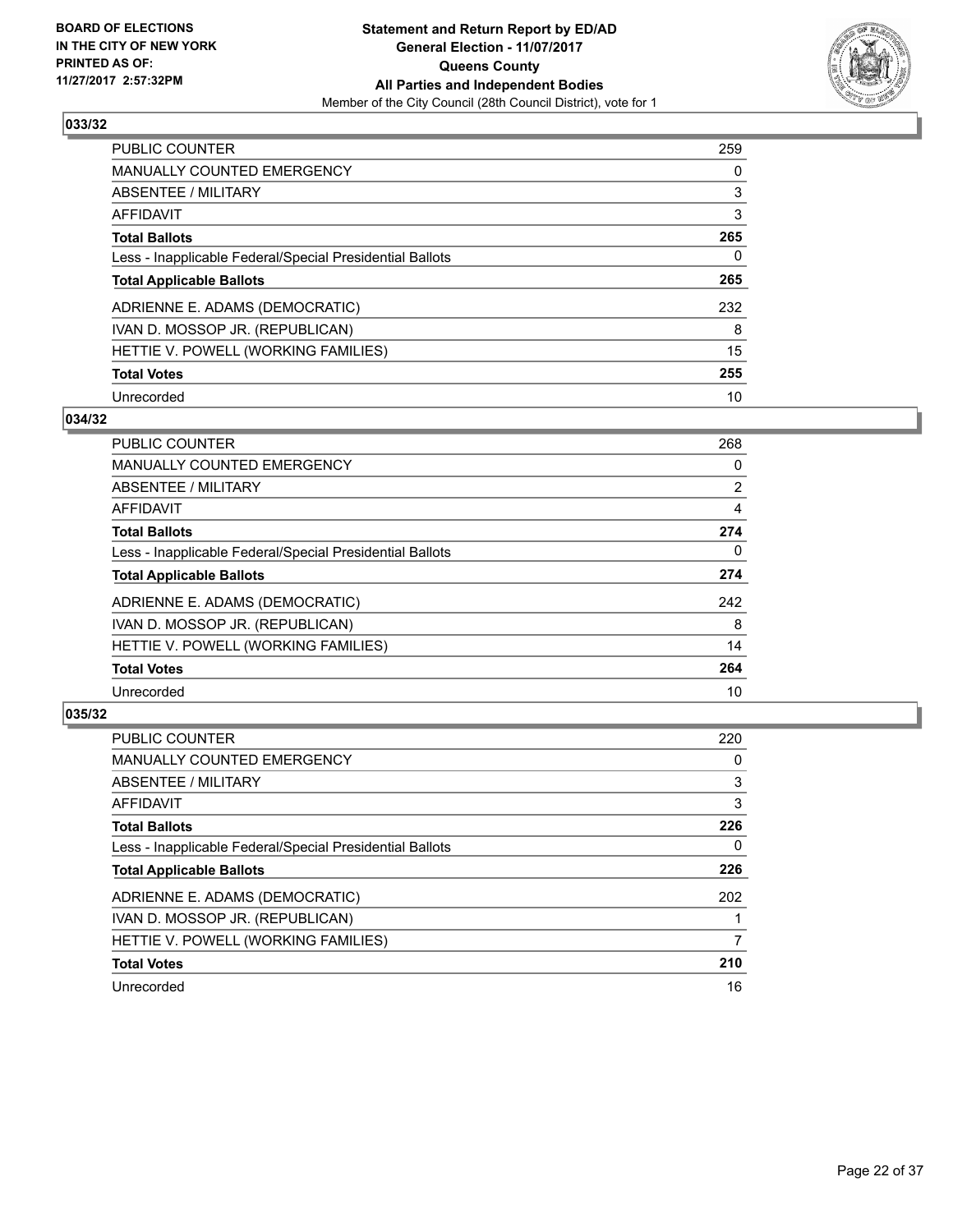

| <b>PUBLIC COUNTER</b>                                    | 184 |
|----------------------------------------------------------|-----|
| <b>MANUALLY COUNTED EMERGENCY</b>                        | 0   |
| ABSENTEE / MILITARY                                      |     |
| AFFIDAVIT                                                | 0   |
| <b>Total Ballots</b>                                     | 185 |
| Less - Inapplicable Federal/Special Presidential Ballots | 0   |
| <b>Total Applicable Ballots</b>                          | 185 |
| ADRIENNE E. ADAMS (DEMOCRATIC)                           | 159 |
| IVAN D. MOSSOP JR. (REPUBLICAN)                          | 2   |
| HETTIE V. POWELL (WORKING FAMILIES)                      | 13  |
| <b>Total Votes</b>                                       | 174 |
| Unrecorded                                               | 11  |

#### **037/32**

| <b>PUBLIC COUNTER</b>                                    | 216 |
|----------------------------------------------------------|-----|
| MANUALLY COUNTED EMERGENCY                               | 0   |
| ABSENTEE / MILITARY                                      | 6   |
| <b>AFFIDAVIT</b>                                         | 5   |
| <b>Total Ballots</b>                                     | 227 |
| Less - Inapplicable Federal/Special Presidential Ballots | 0   |
| <b>Total Applicable Ballots</b>                          | 227 |
| ADRIENNE E. ADAMS (DEMOCRATIC)                           | 193 |
| IVAN D. MOSSOP JR. (REPUBLICAN)                          | 5   |
| HETTIE V. POWELL (WORKING FAMILIES)                      | 10  |
| <b>Total Votes</b>                                       | 208 |
| Unrecorded                                               | 19  |

| <b>PUBLIC COUNTER</b>                                    | 268 |
|----------------------------------------------------------|-----|
| <b>MANUALLY COUNTED EMERGENCY</b>                        | 0   |
| ABSENTEE / MILITARY                                      | 9   |
| AFFIDAVIT                                                |     |
| <b>Total Ballots</b>                                     | 278 |
| Less - Inapplicable Federal/Special Presidential Ballots | 0   |
| <b>Total Applicable Ballots</b>                          | 278 |
| ADRIENNE E. ADAMS (DEMOCRATIC)                           | 241 |
| IVAN D. MOSSOP JR. (REPUBLICAN)                          | 5   |
| HETTIE V. POWELL (WORKING FAMILIES)                      | 18  |
| <b>Total Votes</b>                                       | 264 |
| Unrecorded                                               | 14  |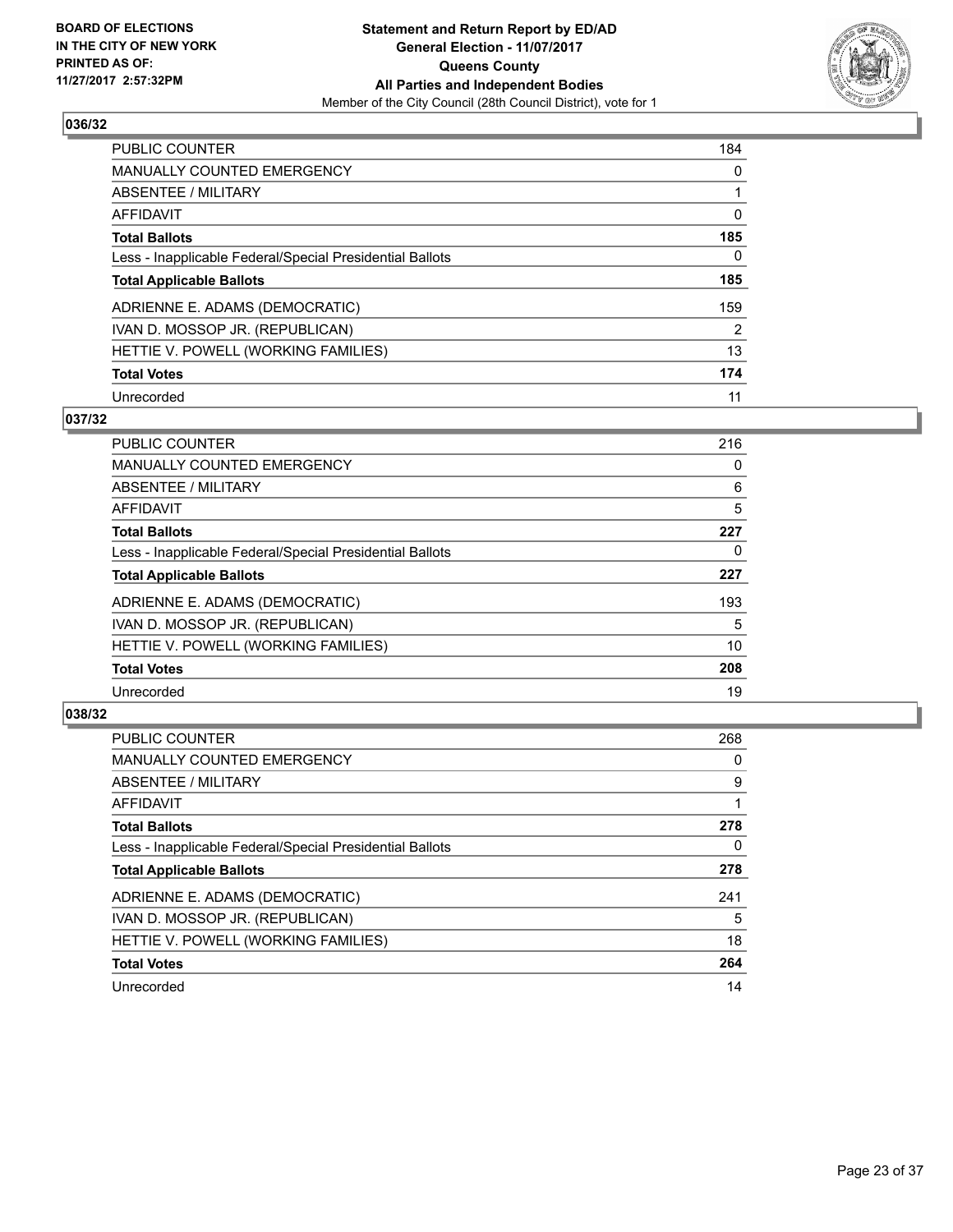

| <b>PUBLIC COUNTER</b>                                    | 233 |
|----------------------------------------------------------|-----|
| <b>MANUALLY COUNTED EMERGENCY</b>                        | 0   |
| ABSENTEE / MILITARY                                      | 3   |
| AFFIDAVIT                                                |     |
| <b>Total Ballots</b>                                     | 237 |
| Less - Inapplicable Federal/Special Presidential Ballots | 0   |
| <b>Total Applicable Ballots</b>                          | 237 |
| ADRIENNE E. ADAMS (DEMOCRATIC)                           | 193 |
| IVAN D. MOSSOP JR. (REPUBLICAN)                          | 3   |
| HETTIE V. POWELL (WORKING FAMILIES)                      | 25  |
| <b>Total Votes</b>                                       | 221 |
| Unrecorded                                               | 16  |

# **044/32**

| <b>PUBLIC COUNTER</b>                                    | 89             |
|----------------------------------------------------------|----------------|
| <b>MANUALLY COUNTED EMERGENCY</b>                        | 0              |
| ABSENTEE / MILITARY                                      | $\overline{2}$ |
| <b>AFFIDAVIT</b>                                         | 0              |
| <b>Total Ballots</b>                                     | 91             |
| Less - Inapplicable Federal/Special Presidential Ballots | 0              |
| <b>Total Applicable Ballots</b>                          | 91             |
| ADRIENNE E. ADAMS (DEMOCRATIC)                           | 79             |
| IVAN D. MOSSOP JR. (REPUBLICAN)                          | 0              |
| HETTIE V. POWELL (WORKING FAMILIES)                      | 6              |
| <b>Total Votes</b>                                       | 85             |
| Unrecorded                                               | 6              |

| <b>PUBLIC COUNTER</b>                                    | 196            |
|----------------------------------------------------------|----------------|
| <b>MANUALLY COUNTED EMERGENCY</b>                        | 0              |
| ABSENTEE / MILITARY                                      | 5              |
| <b>AFFIDAVIT</b>                                         | $\overline{2}$ |
| <b>Total Ballots</b>                                     | 203            |
| Less - Inapplicable Federal/Special Presidential Ballots | 0              |
| <b>Total Applicable Ballots</b>                          | 203            |
| ADRIENNE E. ADAMS (DEMOCRATIC)                           | 175            |
| IVAN D. MOSSOP JR. (REPUBLICAN)                          |                |
| HETTIE V. POWELL (WORKING FAMILIES)                      | 12             |
| RICHARD DAVID (WRITE-IN)                                 |                |
| <b>Total Votes</b>                                       | 189            |
| Unrecorded                                               | 14             |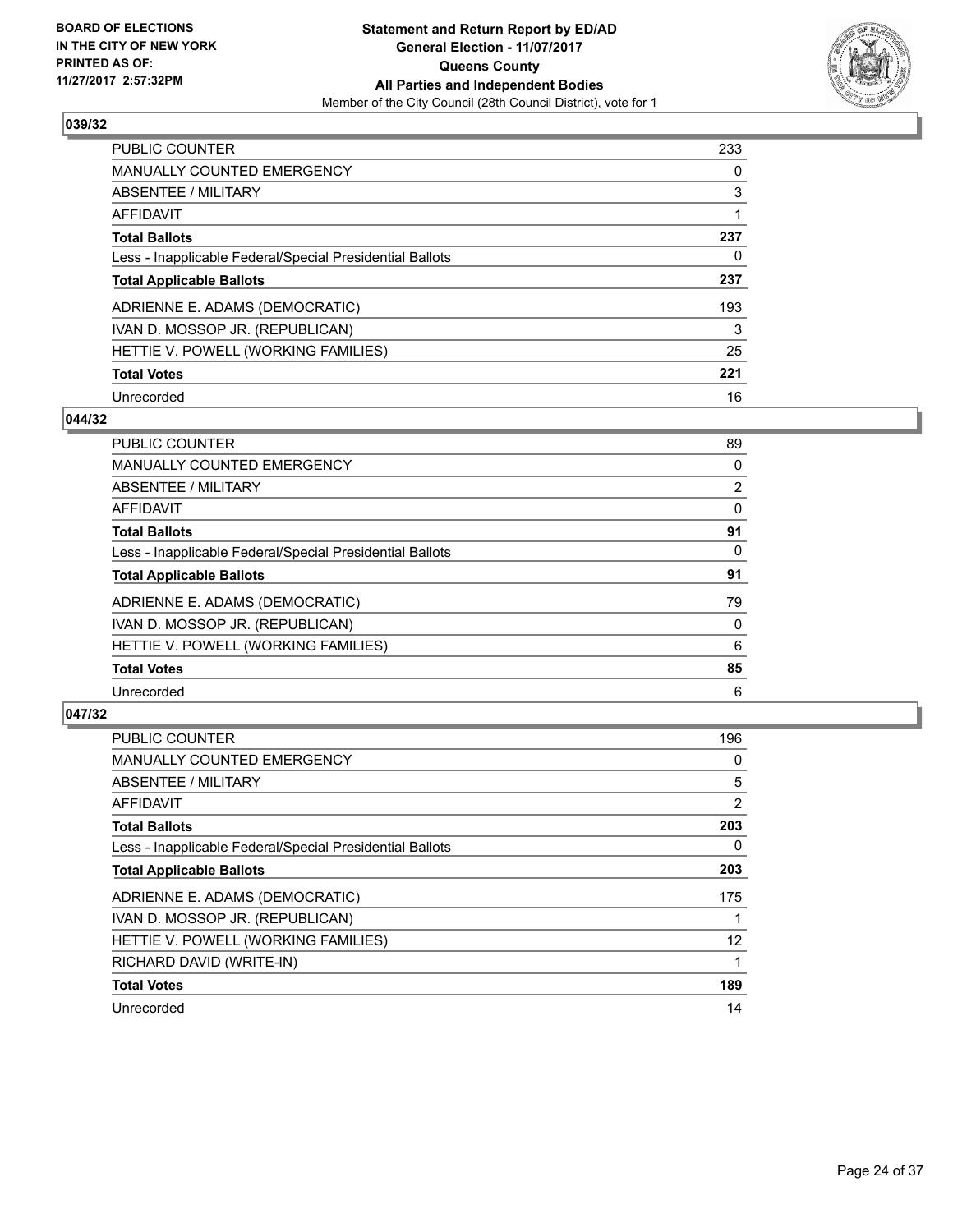

| <b>PUBLIC COUNTER</b>                                    | 232 |
|----------------------------------------------------------|-----|
| <b>MANUALLY COUNTED EMERGENCY</b>                        | 0   |
| ABSENTEE / MILITARY                                      | 3   |
| AFFIDAVIT                                                | 5   |
| <b>Total Ballots</b>                                     | 240 |
| Less - Inapplicable Federal/Special Presidential Ballots | 0   |
| <b>Total Applicable Ballots</b>                          | 240 |
| ADRIENNE E. ADAMS (DEMOCRATIC)                           | 203 |
| IVAN D. MOSSOP JR. (REPUBLICAN)                          | 3   |
| HETTIE V. POWELL (WORKING FAMILIES)                      | 23  |
| <b>Total Votes</b>                                       | 229 |
| Unrecorded                                               | 11  |

#### **050/32**

| <b>PUBLIC COUNTER</b>                                    | 226            |
|----------------------------------------------------------|----------------|
| <b>MANUALLY COUNTED EMERGENCY</b>                        | 0              |
| ABSENTEE / MILITARY                                      | $\overline{2}$ |
| <b>AFFIDAVIT</b>                                         | 5              |
| <b>Total Ballots</b>                                     | 233            |
| Less - Inapplicable Federal/Special Presidential Ballots | 0              |
| <b>Total Applicable Ballots</b>                          | 233            |
| ADRIENNE E. ADAMS (DEMOCRATIC)                           | 196            |
| IVAN D. MOSSOP JR. (REPUBLICAN)                          | 6              |
| HETTIE V. POWELL (WORKING FAMILIES)                      | 20             |
| <b>Total Votes</b>                                       | 222            |
| Unrecorded                                               | 11             |

| <b>PUBLIC COUNTER</b>                                    | 239 |
|----------------------------------------------------------|-----|
| <b>MANUALLY COUNTED EMERGENCY</b>                        | 0   |
| ABSENTEE / MILITARY                                      | 3   |
| AFFIDAVIT                                                | 4   |
| <b>Total Ballots</b>                                     | 246 |
| Less - Inapplicable Federal/Special Presidential Ballots | 0   |
| <b>Total Applicable Ballots</b>                          | 246 |
| ADRIENNE E. ADAMS (DEMOCRATIC)                           | 219 |
| IVAN D. MOSSOP JR. (REPUBLICAN)                          | 7   |
| HETTIE V. POWELL (WORKING FAMILIES)                      | 15  |
| <b>Total Votes</b>                                       | 241 |
| Unrecorded                                               | 5   |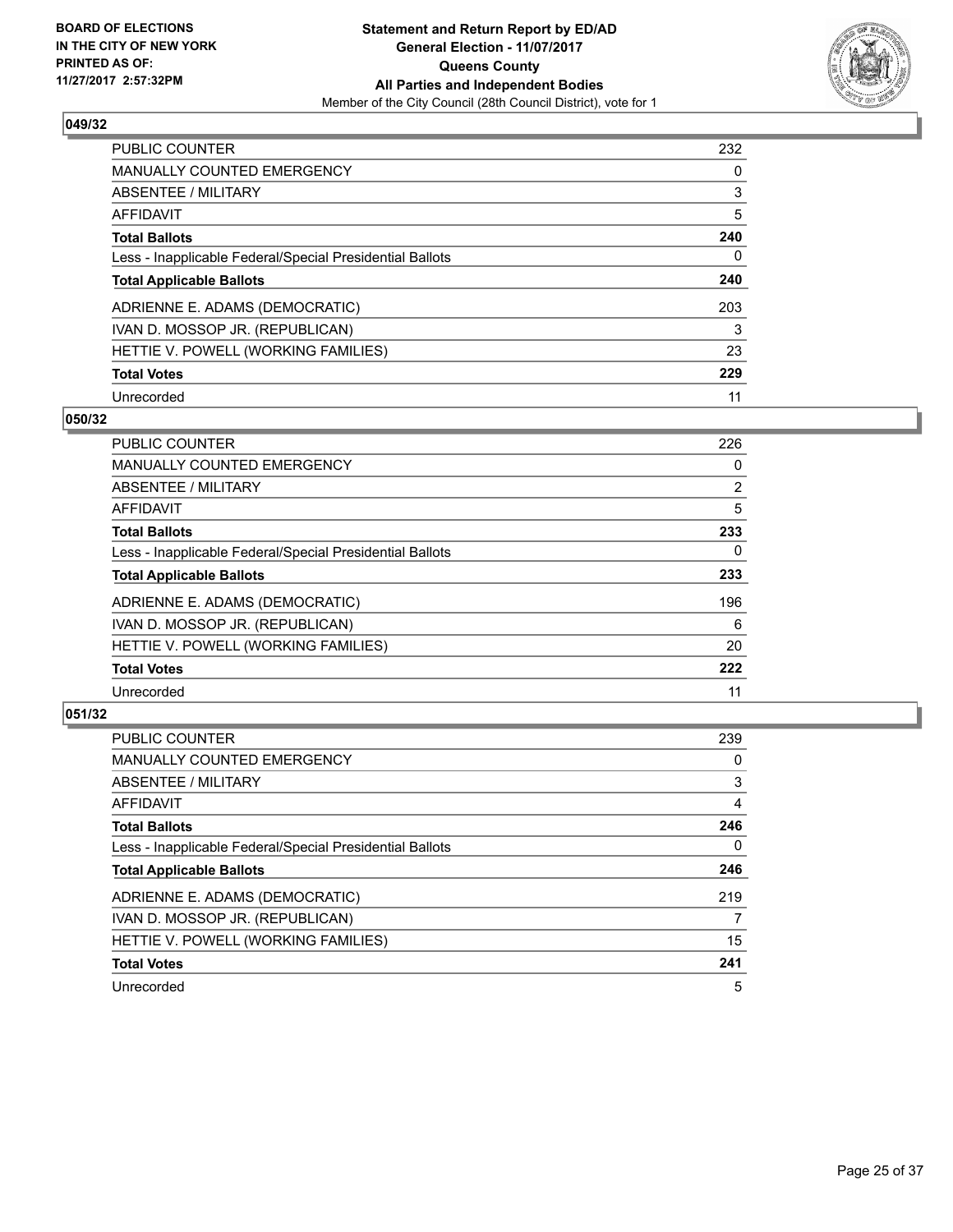

| <b>PUBLIC COUNTER</b>                                    | 182            |
|----------------------------------------------------------|----------------|
| MANUALLY COUNTED EMERGENCY                               | 0              |
| ABSENTEE / MILITARY                                      | $\overline{2}$ |
| AFFIDAVIT                                                | 3              |
| <b>Total Ballots</b>                                     | 187            |
| Less - Inapplicable Federal/Special Presidential Ballots | 0              |
| <b>Total Applicable Ballots</b>                          | 187            |
| ADRIENNE E. ADAMS (DEMOCRATIC)                           | 161            |
| IVAN D. MOSSOP JR. (REPUBLICAN)                          | 5              |
| HETTIE V. POWELL (WORKING FAMILIES)                      | 14             |
| <b>Total Votes</b>                                       | 180            |
| Unrecorded                                               |                |

#### **053/32**

| <b>PUBLIC COUNTER</b>                                    | 225 |
|----------------------------------------------------------|-----|
| MANUALLY COUNTED EMERGENCY                               | 0   |
| ABSENTEE / MILITARY                                      | 10  |
| AFFIDAVIT                                                | 0   |
| <b>Total Ballots</b>                                     | 235 |
| Less - Inapplicable Federal/Special Presidential Ballots | 0   |
| <b>Total Applicable Ballots</b>                          | 235 |
| ADRIENNE E. ADAMS (DEMOCRATIC)                           | 193 |
| IVAN D. MOSSOP JR. (REPUBLICAN)                          | 7   |
| HETTIE V. POWELL (WORKING FAMILIES)                      | 24  |
| ANWAR SHARHAN (WRITE-IN)                                 | 1   |
| RICHARD DAVID (WRITE-IN)                                 | 1   |
| <b>Total Votes</b>                                       | 226 |
| Unrecorded                                               | 9   |

| <b>PUBLIC COUNTER</b>                                    | 200 |
|----------------------------------------------------------|-----|
| <b>MANUALLY COUNTED EMERGENCY</b>                        | 0   |
| ABSENTEE / MILITARY                                      | 6   |
| AFFIDAVIT                                                | 0   |
| <b>Total Ballots</b>                                     | 206 |
| Less - Inapplicable Federal/Special Presidential Ballots | 0   |
| <b>Total Applicable Ballots</b>                          | 206 |
| ADRIENNE E. ADAMS (DEMOCRATIC)                           | 170 |
| IVAN D. MOSSOP JR. (REPUBLICAN)                          | 2   |
| HETTIE V. POWELL (WORKING FAMILIES)                      | 15  |
| EMILIA NYGREN (WRITE-IN)                                 | 1   |
| <b>Total Votes</b>                                       | 188 |
| Unrecorded                                               | 18  |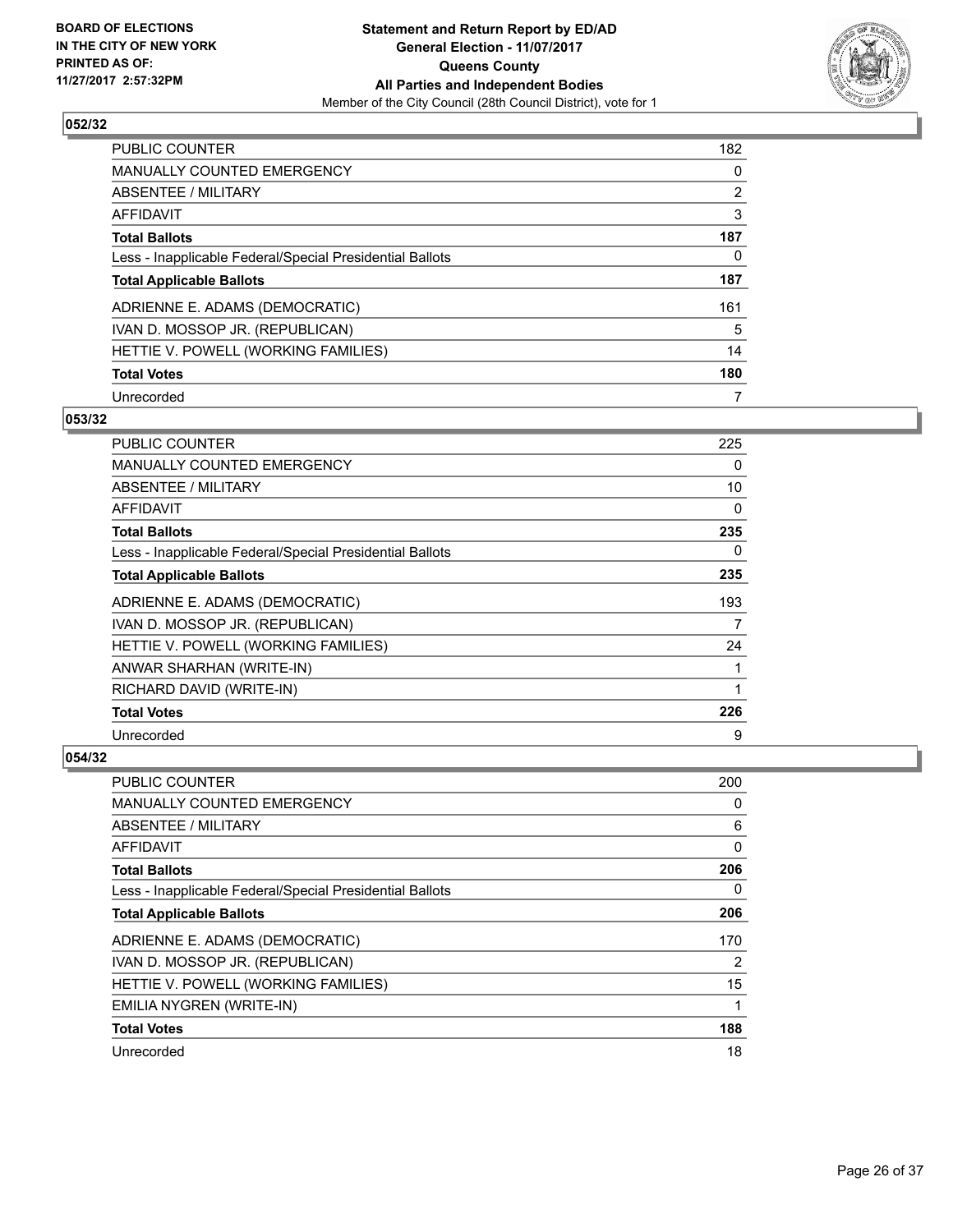

| <b>PUBLIC COUNTER</b>                                    | 245            |
|----------------------------------------------------------|----------------|
| <b>MANUALLY COUNTED EMERGENCY</b>                        | 0              |
| ABSENTEE / MILITARY                                      | $\overline{2}$ |
| AFFIDAVIT                                                | 0              |
| <b>Total Ballots</b>                                     | 247            |
| Less - Inapplicable Federal/Special Presidential Ballots | 0              |
| <b>Total Applicable Ballots</b>                          | 247            |
| ADRIENNE E. ADAMS (DEMOCRATIC)                           | 211            |
| IVAN D. MOSSOP JR. (REPUBLICAN)                          |                |
| HETTIE V. POWELL (WORKING FAMILIES)                      | 21             |
| <b>Total Votes</b>                                       | 233            |
| Unrecorded                                               | 14             |

#### **056/32**

| <b>PUBLIC COUNTER</b>                                    | 79             |
|----------------------------------------------------------|----------------|
| <b>MANUALLY COUNTED EMERGENCY</b>                        | 0              |
| ABSENTEE / MILITARY                                      |                |
| AFFIDAVIT                                                | 0              |
| <b>Total Ballots</b>                                     | 80             |
| Less - Inapplicable Federal/Special Presidential Ballots | 0              |
| <b>Total Applicable Ballots</b>                          | 80             |
| ADRIENNE E. ADAMS (DEMOCRATIC)                           | 73             |
| IVAN D. MOSSOP JR. (REPUBLICAN)                          |                |
| HETTIE V. POWELL (WORKING FAMILIES)                      | 4              |
| <b>Total Votes</b>                                       | 78             |
| Unrecorded                                               | $\overline{2}$ |

| <b>PUBLIC COUNTER</b>                                    | 269 |
|----------------------------------------------------------|-----|
| <b>MANUALLY COUNTED EMERGENCY</b>                        | 0   |
| ABSENTEE / MILITARY                                      | 60  |
| <b>AFFIDAVIT</b>                                         |     |
| <b>Total Ballots</b>                                     | 330 |
| Less - Inapplicable Federal/Special Presidential Ballots | 0   |
| <b>Total Applicable Ballots</b>                          | 330 |
| ADRIENNE E. ADAMS (DEMOCRATIC)                           | 278 |
| IVAN D. MOSSOP JR. (REPUBLICAN)                          | 8   |
| HETTIE V. POWELL (WORKING FAMILIES)                      | 26  |
| <b>Total Votes</b>                                       | 312 |
| Unrecorded                                               | 18  |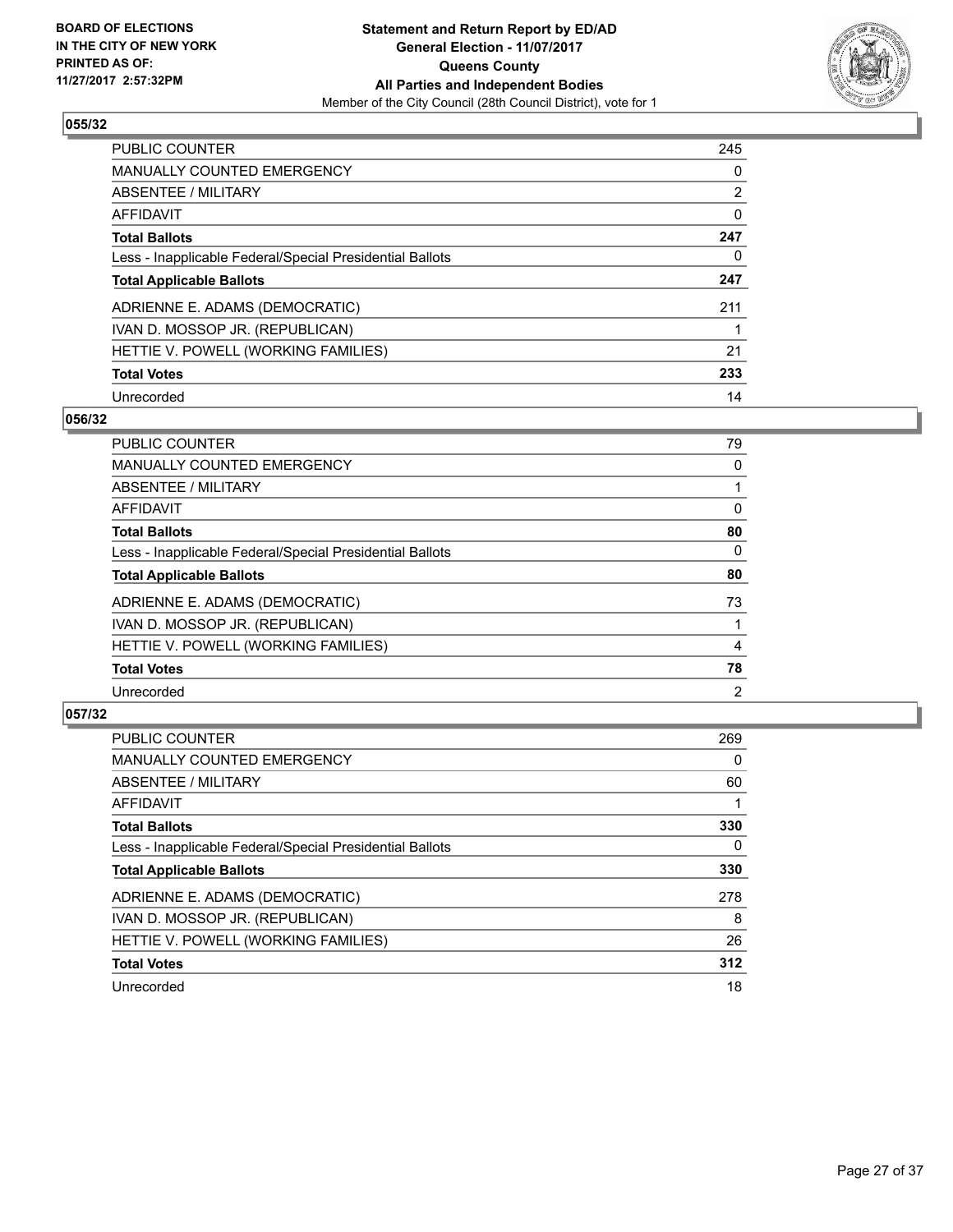

| <b>PUBLIC COUNTER</b>                                    | 275 |
|----------------------------------------------------------|-----|
| <b>MANUALLY COUNTED EMERGENCY</b>                        | 0   |
| ABSENTEE / MILITARY                                      | 12  |
| AFFIDAVIT                                                | 3   |
| <b>Total Ballots</b>                                     | 290 |
| Less - Inapplicable Federal/Special Presidential Ballots | 0   |
| <b>Total Applicable Ballots</b>                          | 290 |
| ADRIENNE E. ADAMS (DEMOCRATIC)                           | 247 |
| IVAN D. MOSSOP JR. (REPUBLICAN)                          | 4   |
| HETTIE V. POWELL (WORKING FAMILIES)                      | 26  |
| <b>Total Votes</b>                                       | 277 |
| Unrecorded                                               | 13  |

#### **062/32**

| <b>PUBLIC COUNTER</b>                                    | 380            |
|----------------------------------------------------------|----------------|
| <b>MANUALLY COUNTED EMERGENCY</b>                        | 0              |
| ABSENTEE / MILITARY                                      | 11             |
| <b>AFFIDAVIT</b>                                         | $\overline{2}$ |
| <b>Total Ballots</b>                                     | 393            |
| Less - Inapplicable Federal/Special Presidential Ballots | $\Omega$       |
| <b>Total Applicable Ballots</b>                          | 393            |
| ADRIENNE E. ADAMS (DEMOCRATIC)                           | 325            |
| IVAN D. MOSSOP JR. (REPUBLICAN)                          | 10             |
| HETTIE V. POWELL (WORKING FAMILIES)                      | 31             |
| <b>Total Votes</b>                                       | 366            |
| Unrecorded                                               | 27             |

| <b>PUBLIC COUNTER</b>                                    | 362            |
|----------------------------------------------------------|----------------|
| <b>MANUALLY COUNTED EMERGENCY</b>                        | 0              |
| ABSENTEE / MILITARY                                      | 8              |
| AFFIDAVIT                                                | $\overline{2}$ |
| <b>Total Ballots</b>                                     | 372            |
| Less - Inapplicable Federal/Special Presidential Ballots | 0              |
| <b>Total Applicable Ballots</b>                          | 372            |
| ADRIENNE E. ADAMS (DEMOCRATIC)                           | 304            |
| IVAN D. MOSSOP JR. (REPUBLICAN)                          | 3              |
| HETTIE V. POWELL (WORKING FAMILIES)                      | 50             |
| BARBARA ST. JOHN (WRITE-IN)                              |                |
| <b>Total Votes</b>                                       | 358            |
| Unrecorded                                               | 14             |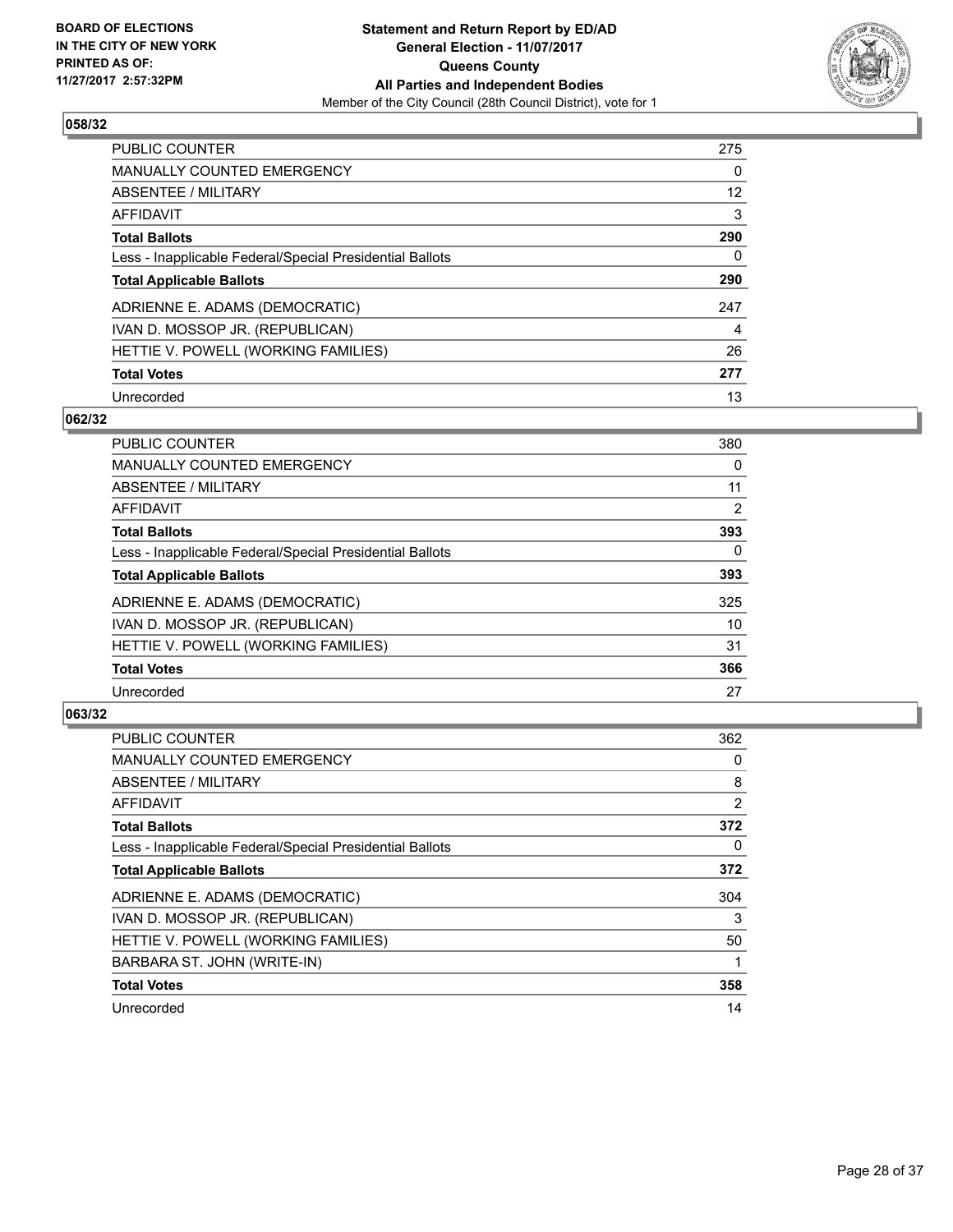

| <b>PUBLIC COUNTER</b>                                    | 315 |
|----------------------------------------------------------|-----|
| <b>MANUALLY COUNTED EMERGENCY</b>                        | 0   |
| ABSENTEE / MILITARY                                      | 14  |
| <b>AFFIDAVIT</b>                                         | 2   |
| <b>Total Ballots</b>                                     | 331 |
| Less - Inapplicable Federal/Special Presidential Ballots | 0   |
| <b>Total Applicable Ballots</b>                          | 331 |
| ADRIENNE E. ADAMS (DEMOCRATIC)                           | 271 |
| IVAN D. MOSSOP JR. (REPUBLICAN)                          | 4   |
| HETTIE V. POWELL (WORKING FAMILIES)                      | 43  |
| ERIC ULRICH (WRITE-IN)                                   | 1   |
| <b>Total Votes</b>                                       | 319 |
| Unrecorded                                               | 12  |

## **065/32**

| PUBLIC COUNTER                                           | 344 |
|----------------------------------------------------------|-----|
| <b>MANUALLY COUNTED EMERGENCY</b>                        | 0   |
| ABSENTEE / MILITARY                                      | 11  |
| AFFIDAVIT                                                | 0   |
| <b>Total Ballots</b>                                     | 355 |
| Less - Inapplicable Federal/Special Presidential Ballots | 0   |
| <b>Total Applicable Ballots</b>                          | 355 |
| ADRIENNE E. ADAMS (DEMOCRATIC)                           | 283 |
| IVAN D. MOSSOP JR. (REPUBLICAN)                          | 5   |
| HETTIE V. POWELL (WORKING FAMILIES)                      | 47  |
| JANET CURTIS (WRITE-IN)                                  | 1   |
| UNCOUNTED WRITE-IN PER STATUTE (WRITE-IN)                | 1   |
| <b>Total Votes</b>                                       | 337 |
| Unrecorded                                               | 18  |

| PUBLIC COUNTER                                           | 395 |
|----------------------------------------------------------|-----|
| <b>MANUALLY COUNTED EMERGENCY</b>                        | 0   |
| ABSENTEE / MILITARY                                      | 3   |
| AFFIDAVIT                                                |     |
| <b>Total Ballots</b>                                     | 399 |
| Less - Inapplicable Federal/Special Presidential Ballots | 0   |
| <b>Total Applicable Ballots</b>                          | 399 |
| ADRIENNE E. ADAMS (DEMOCRATIC)                           | 341 |
| IVAN D. MOSSOP JR. (REPUBLICAN)                          | 6   |
| HETTIE V. POWELL (WORKING FAMILIES)                      | 42  |
| <b>Total Votes</b>                                       | 389 |
| Unrecorded                                               | 10  |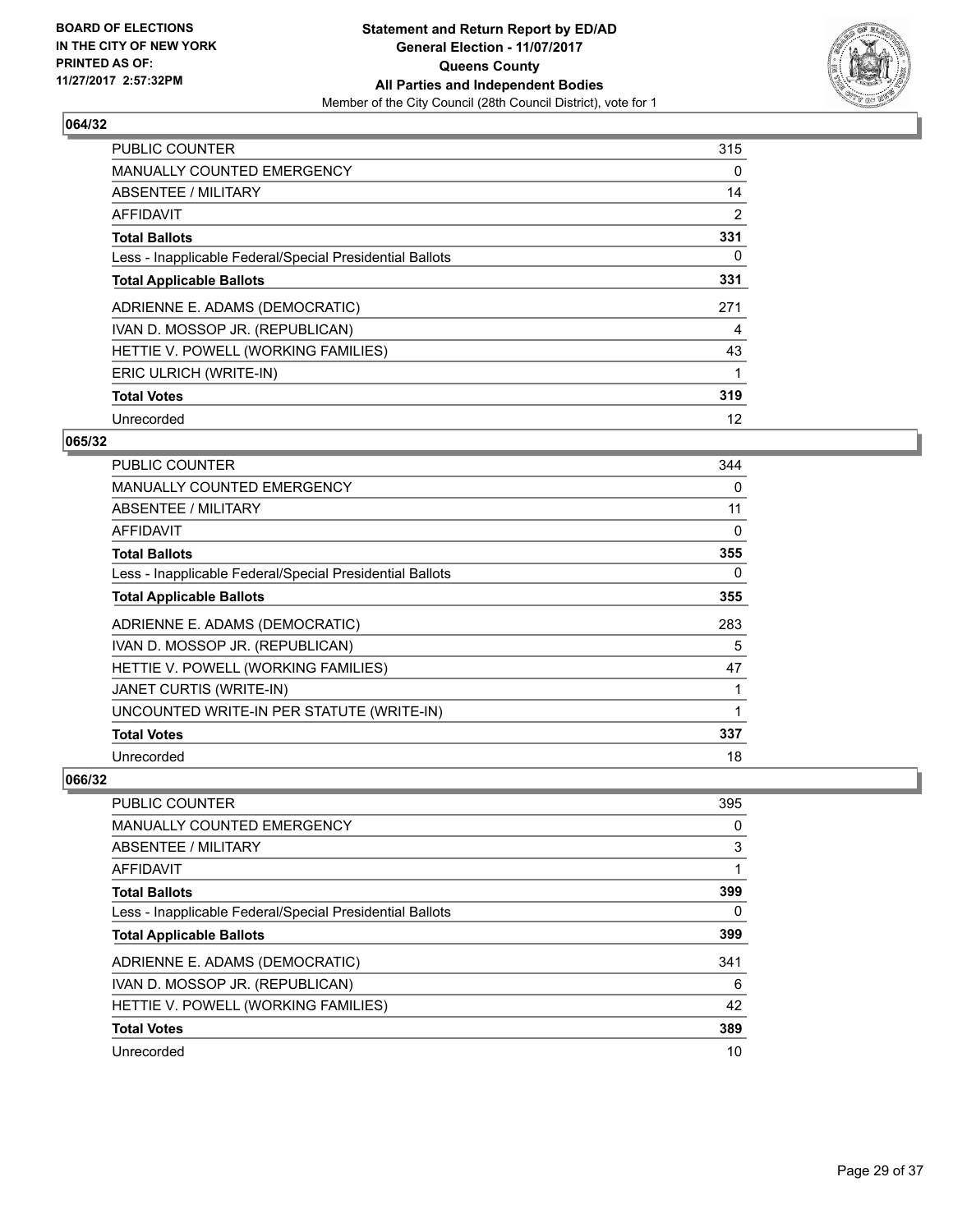

| <b>PUBLIC COUNTER</b>                                    | 333 |
|----------------------------------------------------------|-----|
| <b>MANUALLY COUNTED EMERGENCY</b>                        | 0   |
| ABSENTEE / MILITARY                                      | 15  |
| <b>AFFIDAVIT</b>                                         |     |
| <b>Total Ballots</b>                                     | 349 |
| Less - Inapplicable Federal/Special Presidential Ballots | 0   |
| <b>Total Applicable Ballots</b>                          | 349 |
| ADRIENNE E. ADAMS (DEMOCRATIC)                           | 301 |
| IVAN D. MOSSOP JR. (REPUBLICAN)                          | 5   |
| HETTIE V. POWELL (WORKING FAMILIES)                      | 33  |
| <b>BUTLER RICHARD (WRITE-IN)</b>                         |     |
| <b>Total Votes</b>                                       | 340 |
| Unrecorded                                               | 9   |

## **068/32**

| <b>PUBLIC COUNTER</b>                                    | 313            |
|----------------------------------------------------------|----------------|
| MANUALLY COUNTED EMERGENCY                               | 0              |
| ABSENTEE / MILITARY                                      | $\overline{7}$ |
| AFFIDAVIT                                                |                |
| <b>Total Ballots</b>                                     | 321            |
| Less - Inapplicable Federal/Special Presidential Ballots | 0              |
| <b>Total Applicable Ballots</b>                          | 321            |
| ADRIENNE E. ADAMS (DEMOCRATIC)                           | 259            |
| IVAN D. MOSSOP JR. (REPUBLICAN)                          | 2              |
| HETTIE V. POWELL (WORKING FAMILIES)                      | 40             |
| MELISSA RAWLINS (WRITE-IN)                               |                |
| <b>Total Votes</b>                                       | 302            |
| Unrecorded                                               | 19             |

| <b>PUBLIC COUNTER</b>                                    | 364 |
|----------------------------------------------------------|-----|
| MANUALLY COUNTED EMERGENCY                               | 0   |
| ABSENTEE / MILITARY                                      | 16  |
| AFFIDAVIT                                                | 3   |
| <b>Total Ballots</b>                                     | 383 |
| Less - Inapplicable Federal/Special Presidential Ballots | 0   |
| <b>Total Applicable Ballots</b>                          | 383 |
| ADRIENNE E. ADAMS (DEMOCRATIC)                           | 309 |
| IVAN D. MOSSOP JR. (REPUBLICAN)                          | 3   |
| HETTIE V. POWELL (WORKING FAMILIES)                      | 49  |
| <b>Total Votes</b>                                       | 361 |
| Unrecorded                                               | 22  |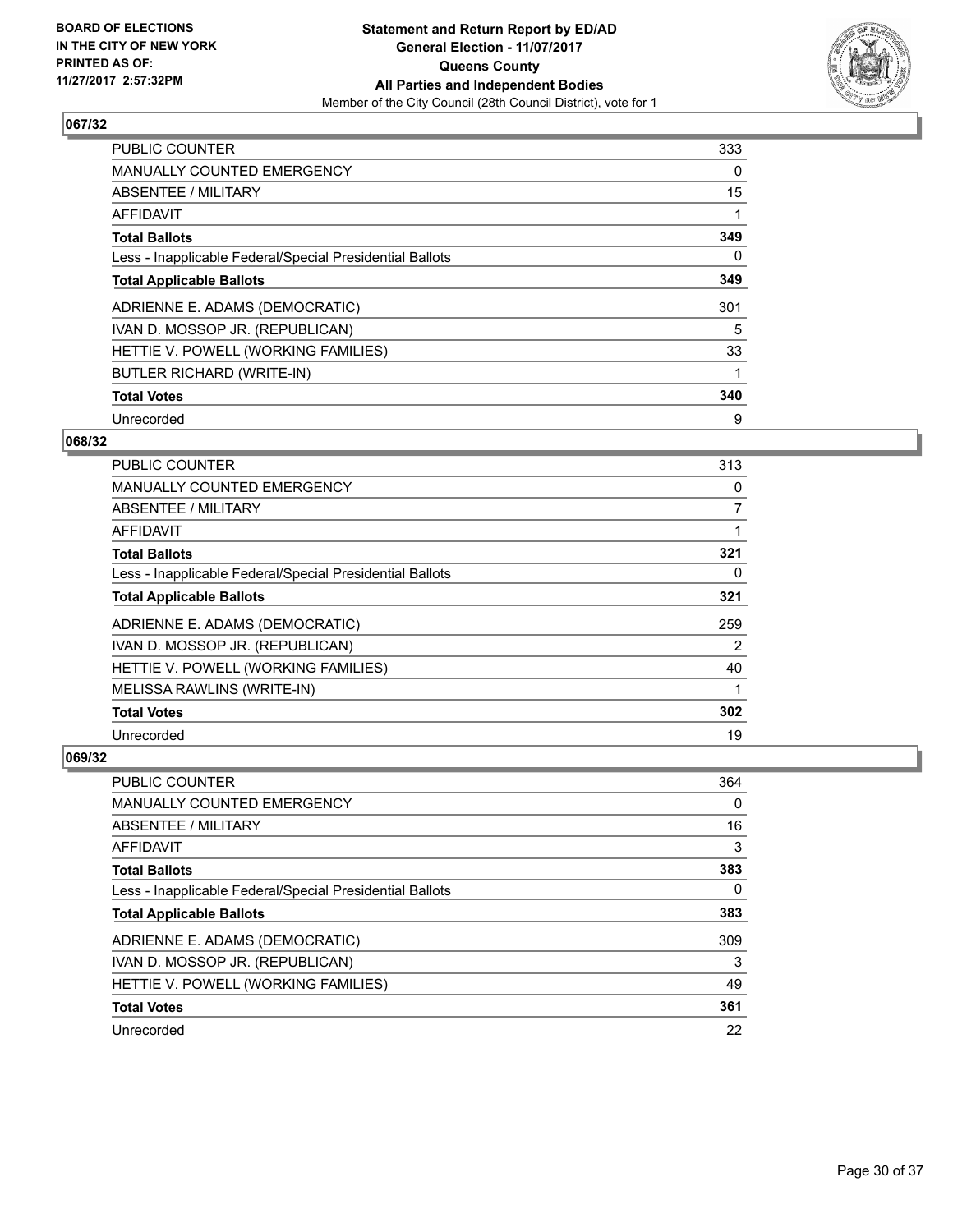

| <b>PUBLIC COUNTER</b>                                    | 357 |
|----------------------------------------------------------|-----|
| <b>MANUALLY COUNTED EMERGENCY</b>                        | 0   |
| ABSENTEE / MILITARY                                      | 4   |
| <b>AFFIDAVIT</b>                                         | 5   |
| <b>Total Ballots</b>                                     | 366 |
| Less - Inapplicable Federal/Special Presidential Ballots | 0   |
| <b>Total Applicable Ballots</b>                          | 366 |
| ADRIENNE E. ADAMS (DEMOCRATIC)                           | 286 |
| IVAN D. MOSSOP JR. (REPUBLICAN)                          | 7   |
| HETTIE V. POWELL (WORKING FAMILIES)                      | 50  |
| DEREK HAMILTON (WRITE-IN)                                |     |
| <b>Total Votes</b>                                       | 344 |
| Unrecorded                                               | 22  |

## **071/32**

| PUBLIC COUNTER                                           | 304 |
|----------------------------------------------------------|-----|
| <b>MANUALLY COUNTED EMERGENCY</b>                        | 0   |
| ABSENTEE / MILITARY                                      | 8   |
| AFFIDAVIT                                                | 3   |
| <b>Total Ballots</b>                                     | 315 |
| Less - Inapplicable Federal/Special Presidential Ballots | 0   |
| <b>Total Applicable Ballots</b>                          | 315 |
| ADRIENNE E. ADAMS (DEMOCRATIC)                           | 256 |
| IVAN D. MOSSOP JR. (REPUBLICAN)                          | 3   |
| HETTIE V. POWELL (WORKING FAMILIES)                      | 38  |
| RICHARD DAVID (WRITE-IN)                                 |     |
| <b>Total Votes</b>                                       | 298 |
| Unrecorded                                               | 17  |

| PUBLIC COUNTER                                           | 320 |
|----------------------------------------------------------|-----|
| <b>MANUALLY COUNTED EMERGENCY</b>                        | 0   |
| ABSENTEE / MILITARY                                      | 4   |
| AFFIDAVIT                                                |     |
| <b>Total Ballots</b>                                     | 325 |
| Less - Inapplicable Federal/Special Presidential Ballots | 0   |
| <b>Total Applicable Ballots</b>                          | 325 |
| ADRIENNE E. ADAMS (DEMOCRATIC)                           | 298 |
| IVAN D. MOSSOP JR. (REPUBLICAN)                          | 2   |
| HETTIE V. POWELL (WORKING FAMILIES)                      | 17  |
| <b>Total Votes</b>                                       | 317 |
| Unrecorded                                               | 8   |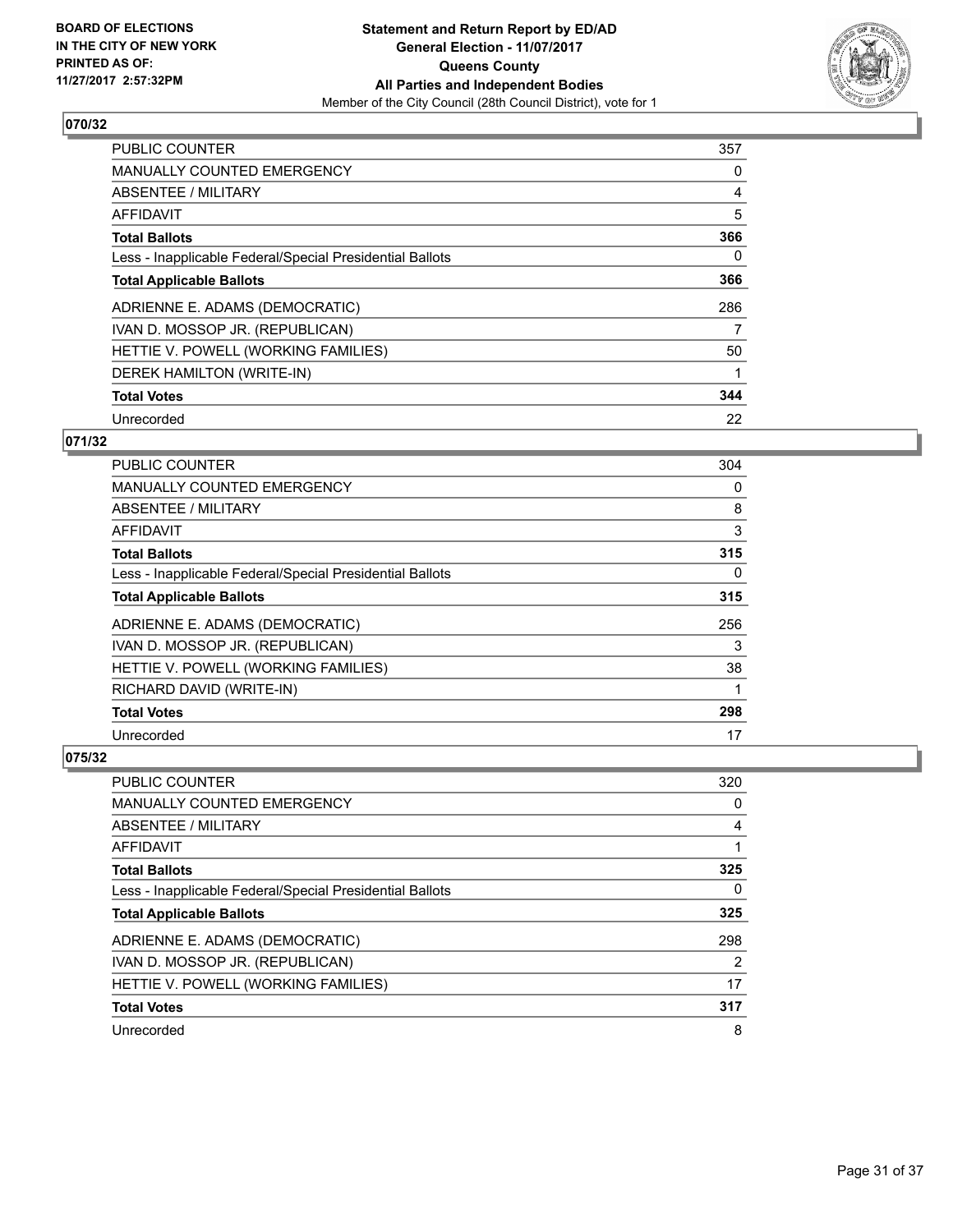

| <b>PUBLIC COUNTER</b>                                    | 207 |
|----------------------------------------------------------|-----|
| <b>MANUALLY COUNTED EMERGENCY</b>                        | 0   |
| ABSENTEE / MILITARY                                      | 3   |
| <b>AFFIDAVIT</b>                                         | 4   |
| <b>Total Ballots</b>                                     | 214 |
| Less - Inapplicable Federal/Special Presidential Ballots | 0   |
| <b>Total Applicable Ballots</b>                          | 214 |
| ADRIENNE E. ADAMS (DEMOCRATIC)                           | 182 |
| IVAN D. MOSSOP JR. (REPUBLICAN)                          | 6   |
| HETTIE V. POWELL (WORKING FAMILIES)                      | 16  |
| BYRON N. GUILLEN (WRITE-IN)                              |     |
| <b>Total Votes</b>                                       | 205 |
| Unrecorded                                               | 9   |

#### **081/32**

| <b>PUBLIC COUNTER</b>                                    | 125 |
|----------------------------------------------------------|-----|
| <b>MANUALLY COUNTED EMERGENCY</b>                        | 0   |
| ABSENTEE / MILITARY                                      | 2   |
| AFFIDAVIT                                                | 2   |
| <b>Total Ballots</b>                                     | 129 |
| Less - Inapplicable Federal/Special Presidential Ballots | 0   |
| <b>Total Applicable Ballots</b>                          | 129 |
| ADRIENNE E. ADAMS (DEMOCRATIC)                           | 106 |
| IVAN D. MOSSOP JR. (REPUBLICAN)                          | 5   |
| HETTIE V. POWELL (WORKING FAMILIES)                      | 11  |
| <b>Total Votes</b>                                       | 122 |
| Unrecorded                                               | 7   |

| <b>PUBLIC COUNTER</b>                                    | 167 |
|----------------------------------------------------------|-----|
| <b>MANUALLY COUNTED EMERGENCY</b>                        | 0   |
| ABSENTEE / MILITARY                                      | 3   |
| AFFIDAVIT                                                | 3   |
| <b>Total Ballots</b>                                     | 173 |
| Less - Inapplicable Federal/Special Presidential Ballots | 0   |
| <b>Total Applicable Ballots</b>                          | 173 |
| ADRIENNE E. ADAMS (DEMOCRATIC)                           | 143 |
| IVAN D. MOSSOP JR. (REPUBLICAN)                          | 5   |
| HETTIE V. POWELL (WORKING FAMILIES)                      | 10  |
| <b>Total Votes</b>                                       | 158 |
| Unrecorded                                               | 15  |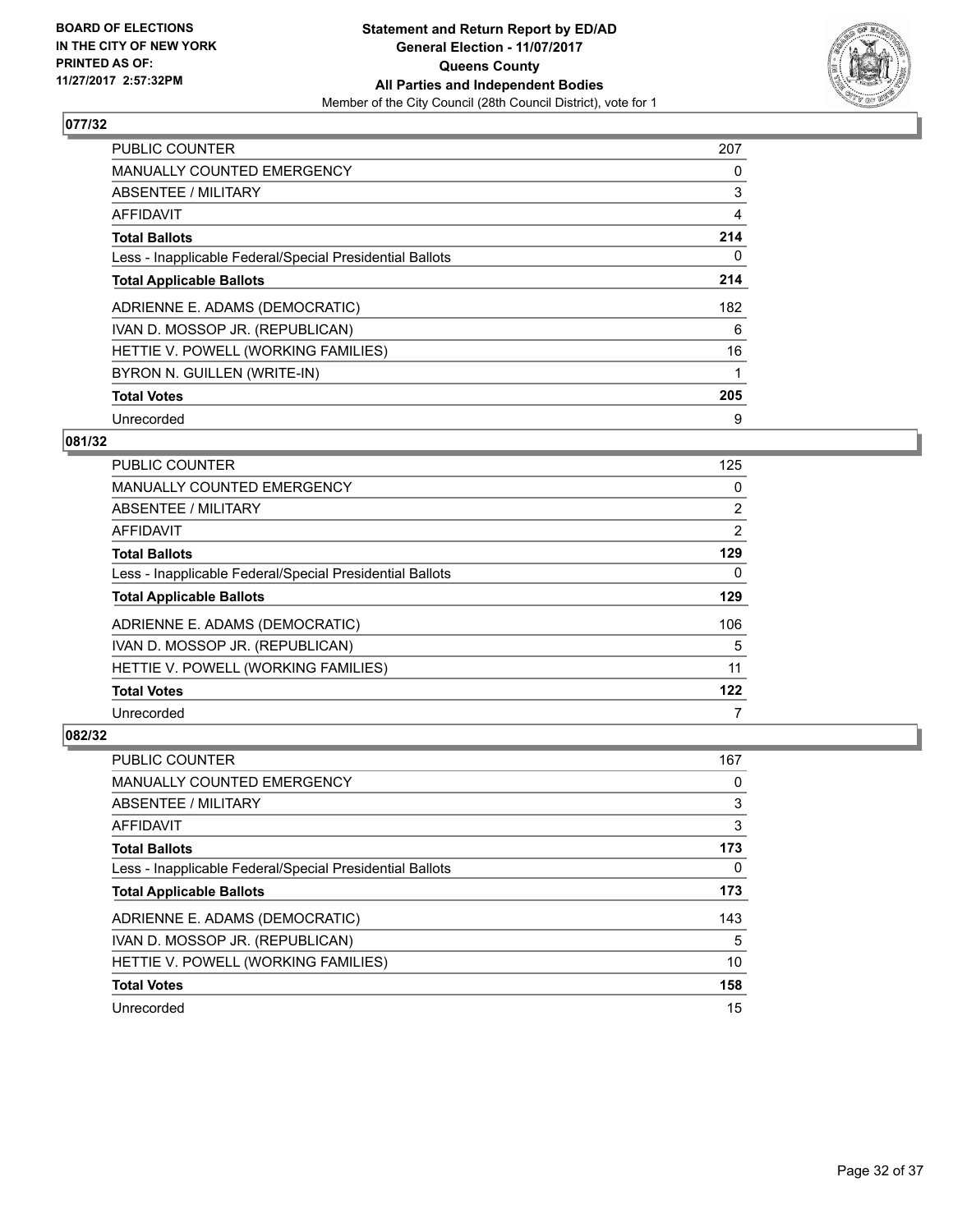

| PUBLIC COUNTER                                           | 167 |
|----------------------------------------------------------|-----|
| <b>MANUALLY COUNTED EMERGENCY</b>                        | 0   |
| ABSENTEE / MILITARY                                      | 2   |
| <b>AFFIDAVIT</b>                                         | 2   |
| <b>Total Ballots</b>                                     | 171 |
| Less - Inapplicable Federal/Special Presidential Ballots | 0   |
| <b>Total Applicable Ballots</b>                          | 171 |
| ADRIENNE E. ADAMS (DEMOCRATIC)                           | 148 |
| IVAN D. MOSSOP JR. (REPUBLICAN)                          | 4   |
| HETTIE V. POWELL (WORKING FAMILIES)                      | 9   |
| CRAIG EUGENE BOYER (WRITE-IN)                            | 1   |
| <b>Total Votes</b>                                       | 162 |
| Unrecorded                                               | 9   |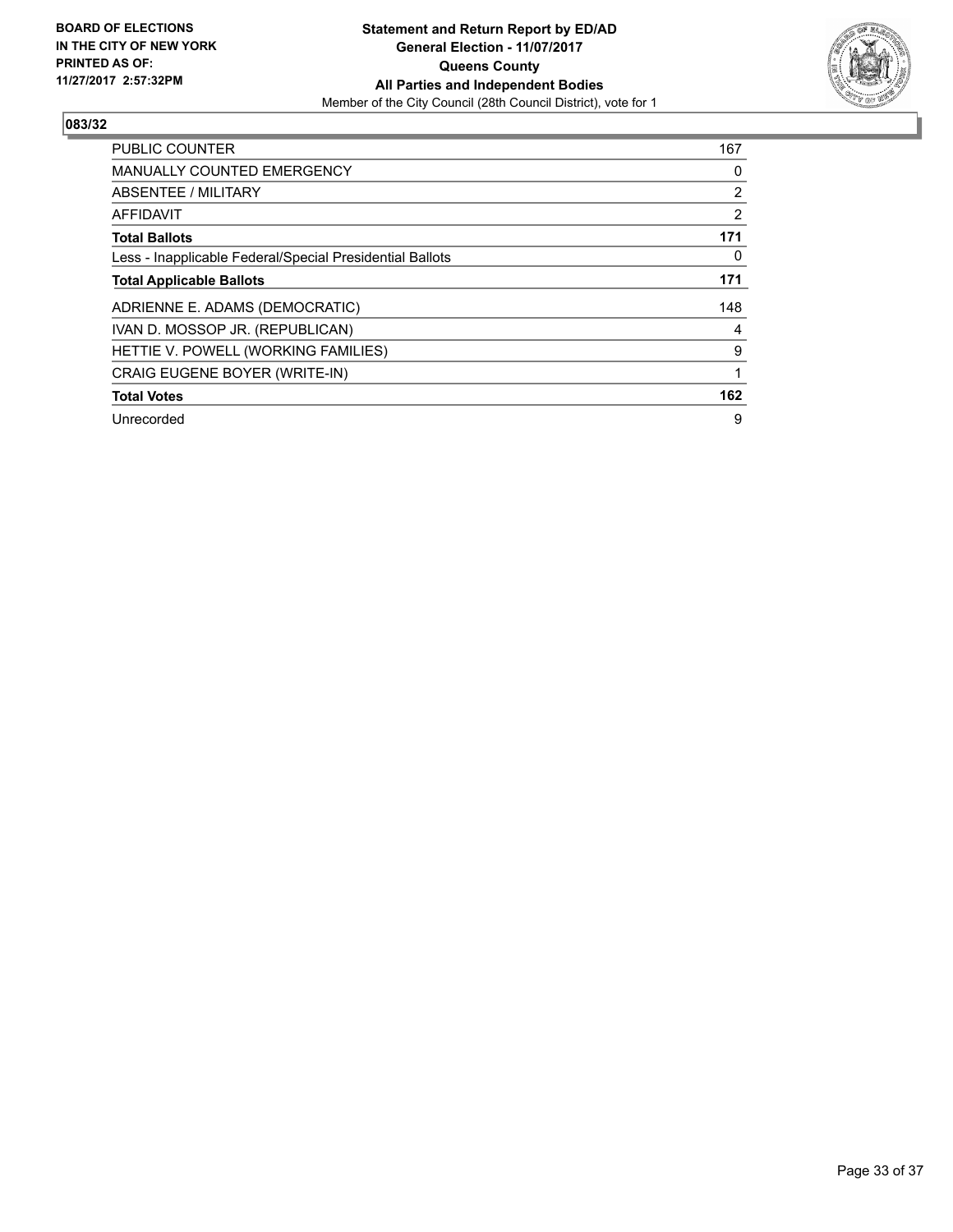

| <b>PUBLIC COUNTER</b>                                    | 37 |
|----------------------------------------------------------|----|
| <b>MANUALLY COUNTED EMERGENCY</b>                        | 0  |
| ABSENTEE / MILITARY                                      | 2  |
| AFFIDAVIT                                                | 2  |
| <b>Total Ballots</b>                                     | 41 |
| Less - Inapplicable Federal/Special Presidential Ballots | 0  |
| <b>Total Applicable Ballots</b>                          | 41 |
| ADRIENNE E. ADAMS (DEMOCRATIC)                           | 18 |
| IVAN D. MOSSOP JR. (REPUBLICAN)                          | 9  |
| HETTIE V. POWELL (WORKING FAMILIES)                      | 9  |
| <b>Total Votes</b>                                       | 36 |
| Unrecorded                                               | 5  |

#### **038/38**

| <b>PUBLIC COUNTER</b>                                    | 73       |
|----------------------------------------------------------|----------|
| <b>MANUALLY COUNTED EMERGENCY</b>                        | 0        |
| ABSENTEE / MILITARY                                      | 0        |
| <b>AFFIDAVIT</b>                                         | 0        |
| <b>Total Ballots</b>                                     | 73       |
| Less - Inapplicable Federal/Special Presidential Ballots | $\Omega$ |
| <b>Total Applicable Ballots</b>                          | 73       |
| ADRIENNE E. ADAMS (DEMOCRATIC)                           | 51       |
| IVAN D. MOSSOP JR. (REPUBLICAN)                          | 14       |
| HETTIE V. POWELL (WORKING FAMILIES)                      | 2        |
| <b>Total Votes</b>                                       | 67       |
| Unrecorded                                               | 6        |

| <b>PUBLIC COUNTER</b>                                    | 106 |
|----------------------------------------------------------|-----|
| <b>MANUALLY COUNTED EMERGENCY</b>                        | 0   |
| ABSENTEE / MILITARY                                      | 2   |
| AFFIDAVIT                                                | 0   |
| <b>Total Ballots</b>                                     | 108 |
| Less - Inapplicable Federal/Special Presidential Ballots | 0   |
| <b>Total Applicable Ballots</b>                          | 108 |
| ADRIENNE E. ADAMS (DEMOCRATIC)                           | 70  |
| IVAN D. MOSSOP JR. (REPUBLICAN)                          | 17  |
| HETTIE V. POWELL (WORKING FAMILIES)                      | 6   |
| <b>Total Votes</b>                                       | 93  |
| Unrecorded                                               | 15  |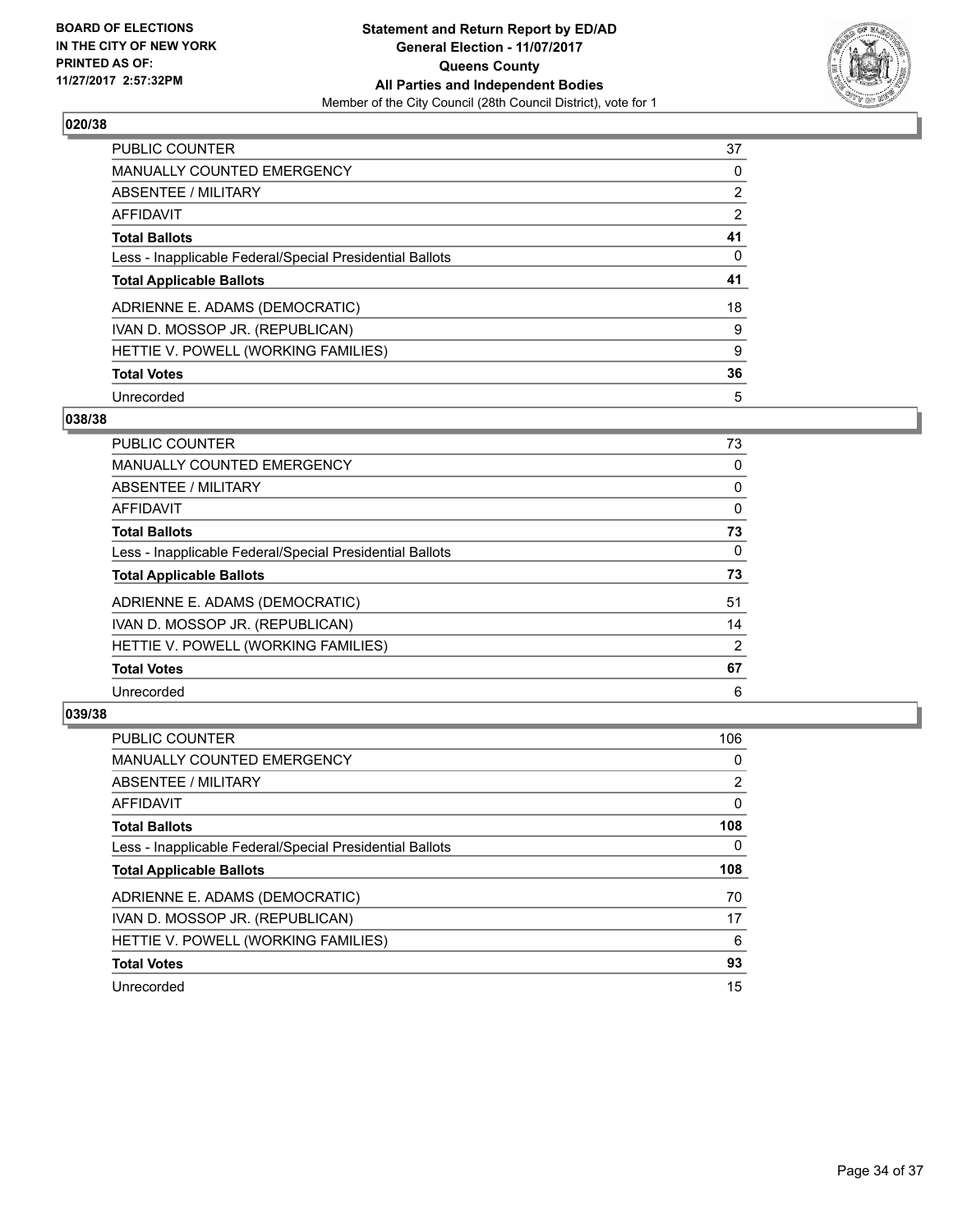

| <b>PUBLIC COUNTER</b>                                    | 77 |
|----------------------------------------------------------|----|
| <b>MANUALLY COUNTED EMERGENCY</b>                        | 0  |
| ABSENTEE / MILITARY                                      | 0  |
| AFFIDAVIT                                                | 0  |
| <b>Total Ballots</b>                                     | 77 |
| Less - Inapplicable Federal/Special Presidential Ballots | 0  |
| <b>Total Applicable Ballots</b>                          | 77 |
| ADRIENNE E. ADAMS (DEMOCRATIC)                           | 51 |
| IVAN D. MOSSOP JR. (REPUBLICAN)                          | 13 |
| HETTIE V. POWELL (WORKING FAMILIES)                      | 9  |
| <b>Total Votes</b>                                       | 73 |
| Unrecorded                                               | 4  |

#### **041/38**

| <b>PUBLIC COUNTER</b>                                    | 183      |
|----------------------------------------------------------|----------|
| <b>MANUALLY COUNTED EMERGENCY</b>                        | 0        |
| ABSENTEE / MILITARY                                      | 0        |
| <b>AFFIDAVIT</b>                                         |          |
| <b>Total Ballots</b>                                     | 184      |
| Less - Inapplicable Federal/Special Presidential Ballots | $\Omega$ |
| <b>Total Applicable Ballots</b>                          | 184      |
| ADRIENNE E. ADAMS (DEMOCRATIC)                           | 125      |
| IVAN D. MOSSOP JR. (REPUBLICAN)                          | 26       |
| HETTIE V. POWELL (WORKING FAMILIES)                      | 14       |
| RICHARD DAVID (WRITE-IN)                                 | 1        |
| <b>Total Votes</b>                                       | 166      |
| Unrecorded                                               | 18       |

| <b>PUBLIC COUNTER</b>                                    | 151 |
|----------------------------------------------------------|-----|
| <b>MANUALLY COUNTED EMERGENCY</b>                        | 0   |
| ABSENTEE / MILITARY                                      | 0   |
| AFFIDAVIT                                                | 3   |
| <b>Total Ballots</b>                                     | 154 |
| Less - Inapplicable Federal/Special Presidential Ballots | 0   |
| <b>Total Applicable Ballots</b>                          | 154 |
| ADRIENNE E. ADAMS (DEMOCRATIC)                           | 90  |
| IVAN D. MOSSOP JR. (REPUBLICAN)                          | 27  |
| HETTIE V. POWELL (WORKING FAMILIES)                      | 8   |
| ANTHONY WEINER (WRITE-IN)                                | 1   |
| MIKE SCALA (WRITE-IN)                                    | 1   |
| <b>Total Votes</b>                                       | 127 |
| Unrecorded                                               | 27  |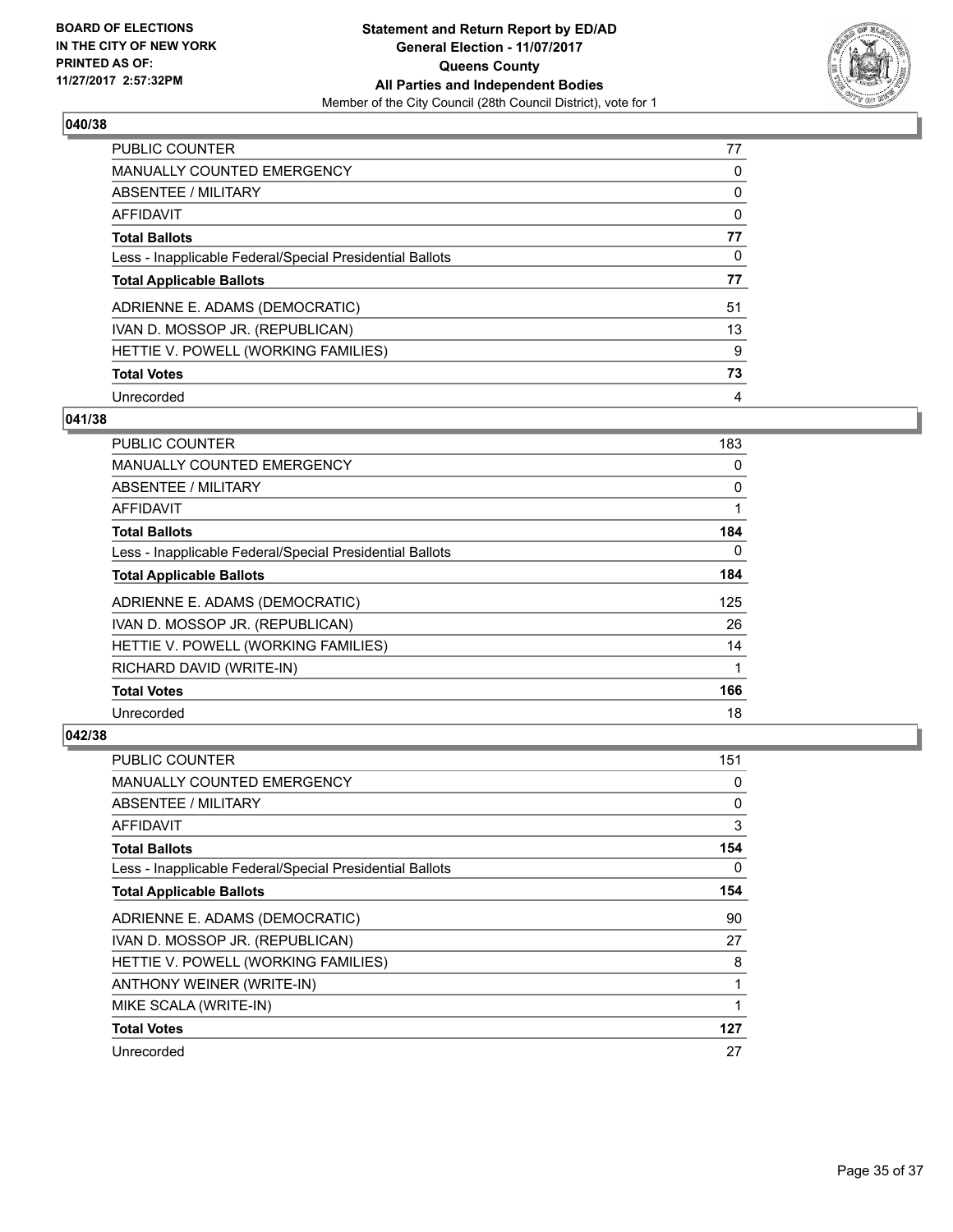

| <b>PUBLIC COUNTER</b>                                    | 87 |
|----------------------------------------------------------|----|
| <b>MANUALLY COUNTED EMERGENCY</b>                        | 0  |
| ABSENTEE / MILITARY                                      | 4  |
| AFFIDAVIT                                                |    |
| <b>Total Ballots</b>                                     | 92 |
| Less - Inapplicable Federal/Special Presidential Ballots | 0  |
| <b>Total Applicable Ballots</b>                          | 92 |
| ADRIENNE E. ADAMS (DEMOCRATIC)                           | 63 |
| IVAN D. MOSSOP JR. (REPUBLICAN)                          | 9  |
| HETTIE V. POWELL (WORKING FAMILIES)                      | 8  |
| <b>Total Votes</b>                                       | 80 |
| Unrecorded                                               | 12 |

#### **069/38**

| PUBLIC COUNTER                                           | 89       |
|----------------------------------------------------------|----------|
| <b>MANUALLY COUNTED EMERGENCY</b>                        | 0        |
| ABSENTEE / MILITARY                                      |          |
| AFFIDAVIT                                                | 2        |
| <b>Total Ballots</b>                                     | 92       |
| Less - Inapplicable Federal/Special Presidential Ballots | $\Omega$ |
| <b>Total Applicable Ballots</b>                          | 92       |
| ADRIENNE E. ADAMS (DEMOCRATIC)                           | 71       |
| IVAN D. MOSSOP JR. (REPUBLICAN)                          | 12       |
| HETTIE V. POWELL (WORKING FAMILIES)                      | 2        |
| UNATTRIBUTABLE WRITE-IN (WRITE-IN)                       | 1        |
| <b>Total Votes</b>                                       | 86       |
| Unrecorded                                               | 6        |

| PUBLIC COUNTER                                           | 149 |
|----------------------------------------------------------|-----|
| <b>MANUALLY COUNTED EMERGENCY</b>                        | 0   |
| ABSENTEE / MILITARY                                      | 2   |
| AFFIDAVIT                                                | 2   |
| <b>Total Ballots</b>                                     | 153 |
| Less - Inapplicable Federal/Special Presidential Ballots | 0   |
| <b>Total Applicable Ballots</b>                          | 153 |
| ADRIENNE E. ADAMS (DEMOCRATIC)                           | 100 |
| IVAN D. MOSSOP JR. (REPUBLICAN)                          | 21  |
| HETTIE V. POWELL (WORKING FAMILIES)                      | 11  |
| <b>Total Votes</b>                                       | 132 |
|                                                          |     |